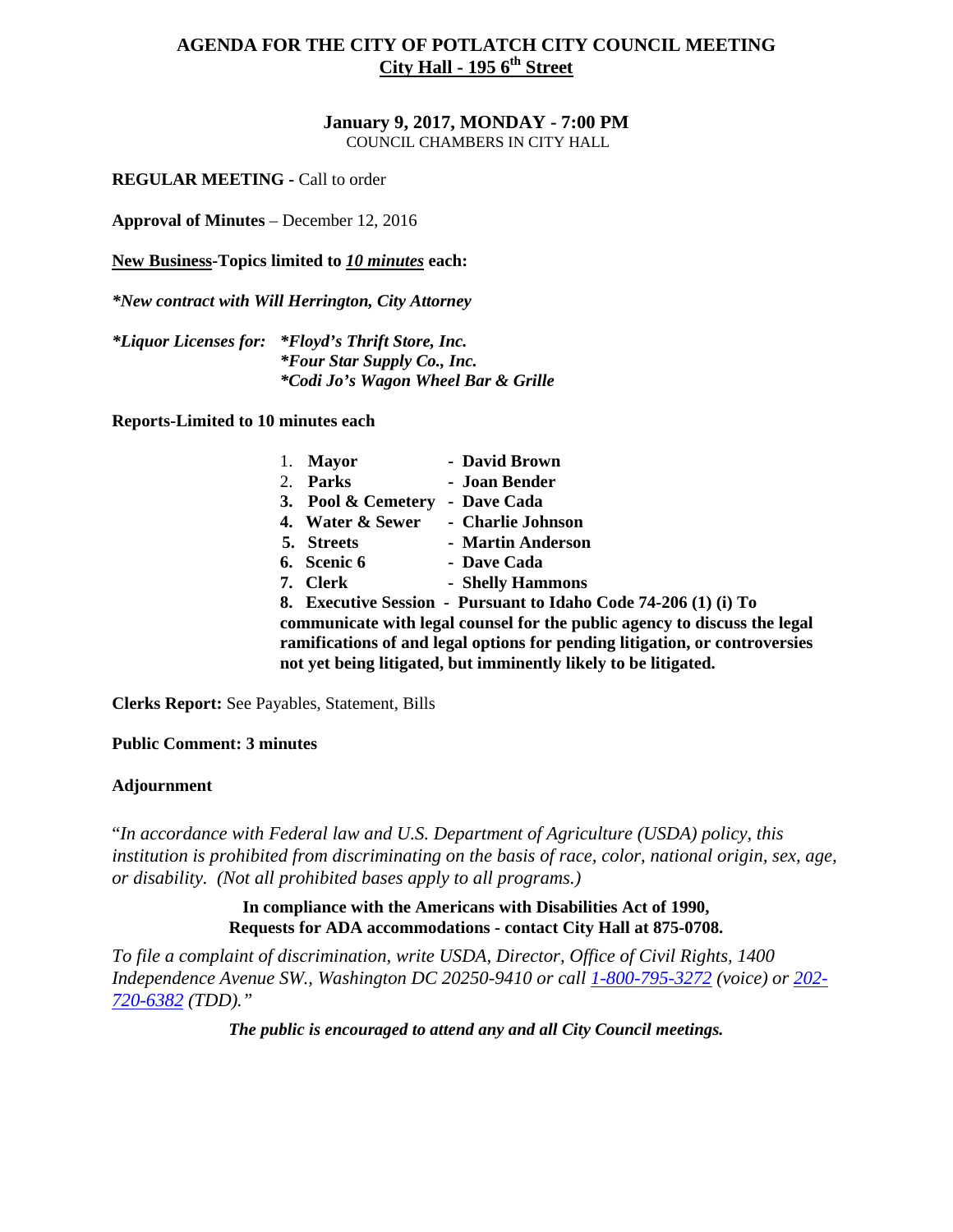#### **January 23, 2017, MONDAY - 7:00 PM**  COUNCIL CHAMBERS IN CITY HALL

**REGULAR MEETING - Call to order** 

**Approval of Minutes** – January 9, 2017

**New Business-Topics limited to** *10 minutes* **each:** 

**Reports-Limited to 10 minutes each**

|    | <b>Mayor</b>       | - David Brown                                                               |
|----|--------------------|-----------------------------------------------------------------------------|
| 2. | Parks              | - Joan Bender                                                               |
|    | 3. Pool & Cemetery | - Dave Cada                                                                 |
|    | 4. Water & Sewer   | - Charlie Johnson                                                           |
|    | 5. Streets         | - Martin Anderson                                                           |
|    | 6. Scenic 6        | - Dave Cada                                                                 |
|    | 7. Clerk           | - Shelly Hammons                                                            |
|    |                    | 8. Executive Session - Pursuant to Idaho Code 74-206 (1) (i) To             |
|    |                    | communicate with legal counsel for the public agency to discuss the legal   |
|    |                    | ramifications of and legal options for pending litigation, or controversies |
|    |                    | not yet being litigated, but imminently likely to be litigated.             |

**Clerks Report:** See Payables, Statement, Bills

**Public Comment: 3 minutes**

### **Adjournment**

"*In accordance with Federal law and U.S. Department of Agriculture (USDA) policy, this institution is prohibited from discriminating on the basis of race, color, national origin, sex, age, or disability. (Not all prohibited bases apply to all programs.)* 

> **In compliance with the Americans with Disabilities Act of 1990, Requests for ADA accommodations - contact City Hall at 875-0708.**

*To file a complaint of discrimination, write USDA, Director, Office of Civil Rights, 1400 Independence Avenue SW., Washington DC 20250-9410 or call [1-800-795-3272](http://www.cityofnezperce.com/1-800-795-3272) (voice) or [202-](http://www.cityofnezperce.com/202-720-6382) [720-6382](http://www.cityofnezperce.com/202-720-6382) (TDD)."*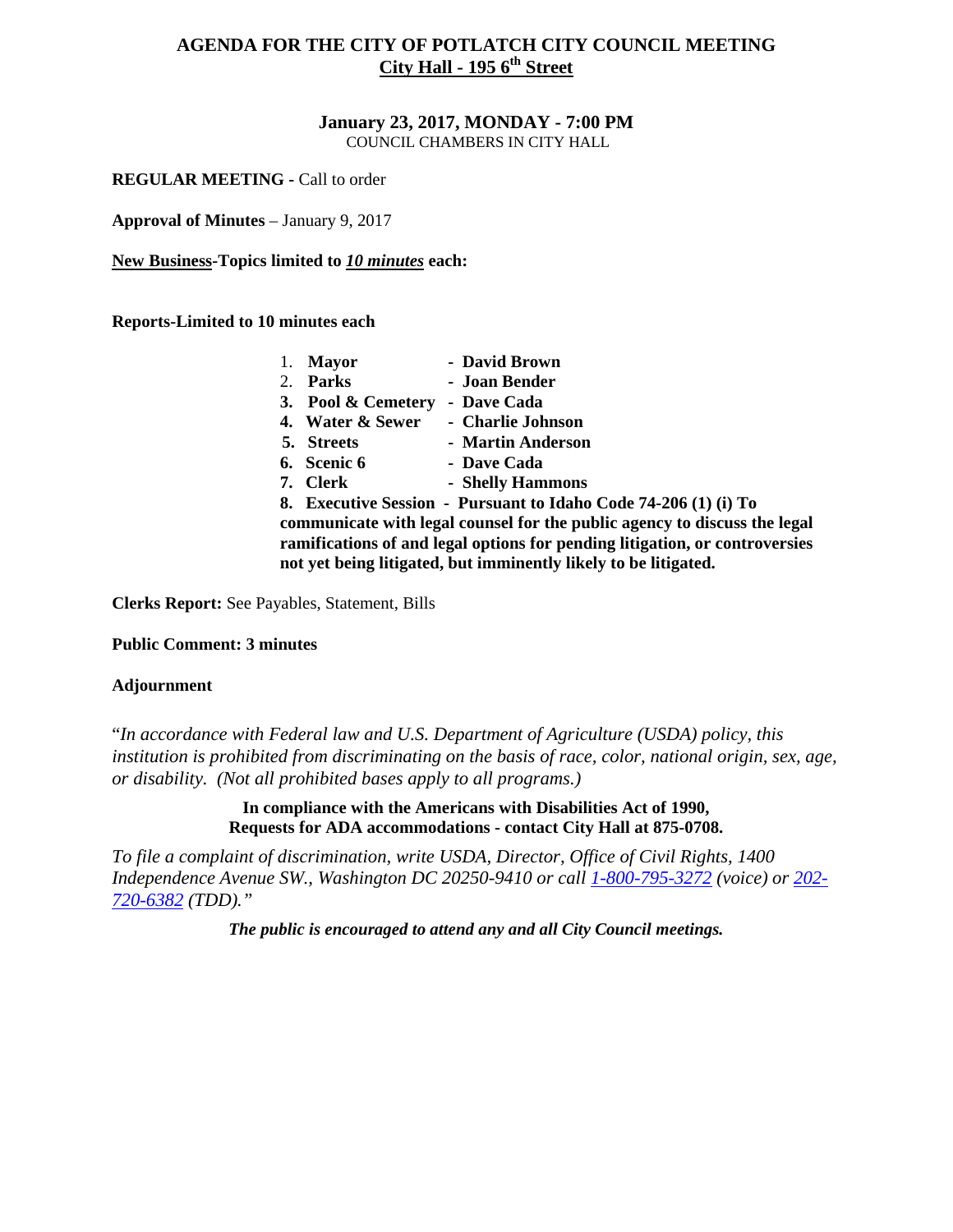### **February 13, 2017, MONDAY - 7:00 PM**  COUNCIL CHAMBERS IN CITY HALL

**REGULAR MEETING -** Call to order

**Approval of Minutes** – January 23, 2017

# **New Business-Topics limited to** *10 minutes* **each:**

*\*City of Moscow contract for garbage* 

*\*Copy machine lease* 

*\*Business Breakfast – Feb. 14 – 7:30 a.m. – Rebekah Hall* 

*\*Will the City sponsor the Country Music Festival this year?*

*\*7:15 p.m. – Andy Morehouse – question on cost of water and sewer hookups for the City, also question on a Variance request* 

# **Reports-Limited to 10 minutes each**

| <b>Mayor</b>       | - David Brown                                                                  |
|--------------------|--------------------------------------------------------------------------------|
| Parks<br>2.        | - Joan Bender                                                                  |
| 3. Pool & Cemetery | - Dave Cada                                                                    |
| 4. Water & Sewer   | - Charlie Johnson                                                              |
| 5. Streets         | - Martin Anderson                                                              |
| 6. Scenic 6        | - Dave Cada                                                                    |
| 7. Clerk           | - Shelly Hammons                                                               |
|                    | <b>8. Executive Session</b> - Pursuant to Idaho Code 74-206 (1) (i) To         |
|                    | communicate with legal counsel for the public agency to discuss the legal      |
|                    | ramifications of and legal options for pending litigation, or controversies    |
|                    | not yet being litigated, but imminently likely to be litigated. (Roll call for |

**Clerks Report:** See Payables, Statement, Bills

# **Public Comment: 3 minutes**

# **Adjournment**

"*In accordance with Federal law and U.S. Department of Agriculture (USDA) policy, this institution is prohibited from discriminating on the basis of race, color, national origin, sex, age, or disability. (Not all prohibited bases apply to all programs.)* 

Executive Session pursuant to Idaho Code Section 74-206.)

**In compliance with the Americans with Disabilities Act of 1990, Requests for ADA accommodations - contact City Hall at 875-0708.** 

*To file a complaint of discrimination, write USDA, Director, Office of Civil Rights, 1400 Independence Avenue SW., Washington DC 20250-9410 or call [1-800-795-3272](http://www.cityofnezperce.com/1-800-795-3272) (voice) or [202-](http://www.cityofnezperce.com/202-720-6382) [720-6382](http://www.cityofnezperce.com/202-720-6382) (TDD)."*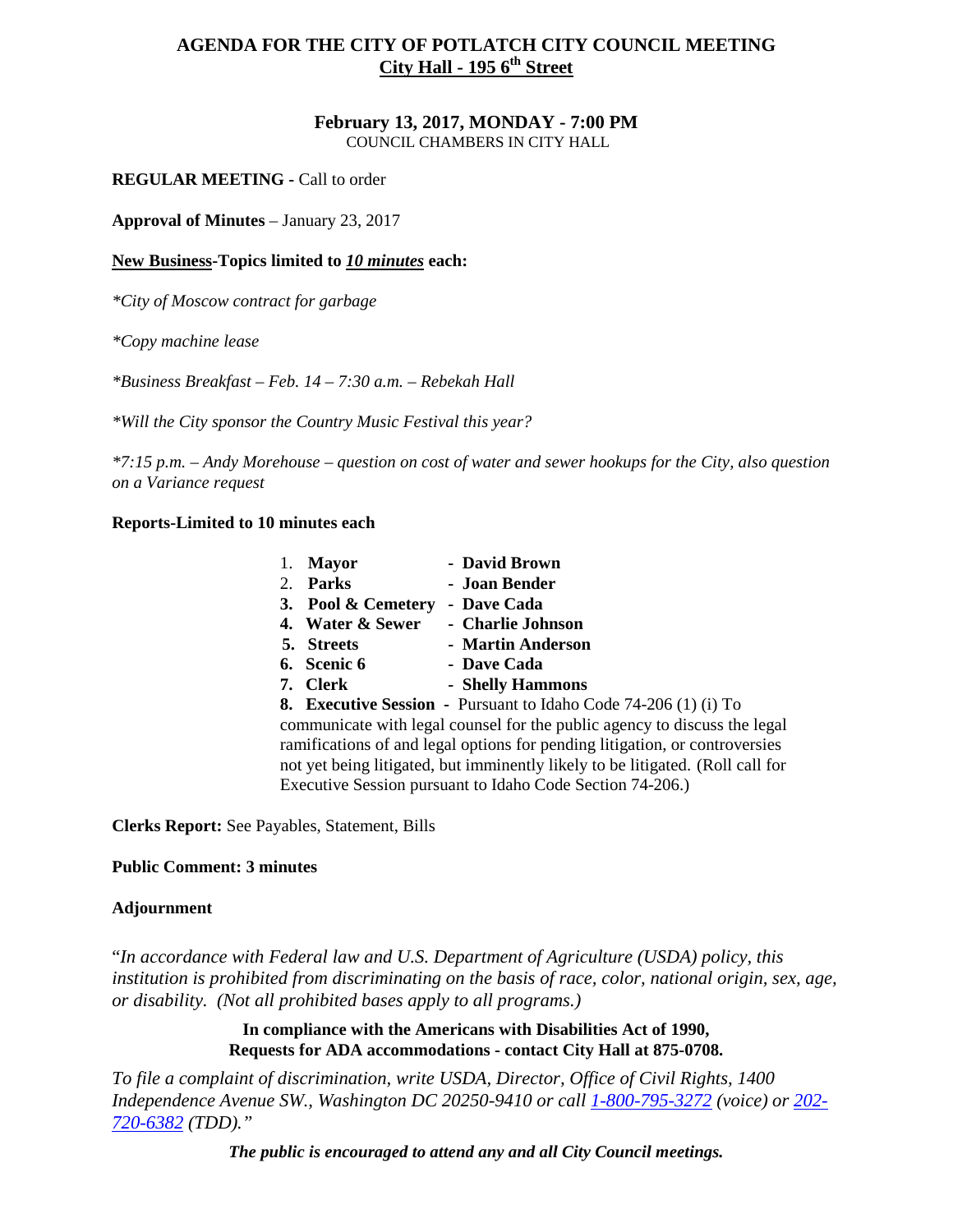**February 27, 2017, MONDAY - 7:00 PM**  COUNCIL CHAMBERS IN CITY HALL

**REGULAR MEETING -** Call to order

**Approval of Minutes** – February 13, 2017

**New Business-Topics limited to** *10 minutes* **each:** 

*\*Review water and sewer connection fees*

*\*Arbor Day Proclamation? Arbor Day celebration: April 28, 2017?*

**Reports-Limited to 10 minutes each**

| <b>Mayor</b>       | - David Brown                                                                  |
|--------------------|--------------------------------------------------------------------------------|
| Parks              | - Joan Bender                                                                  |
| 3. Pool & Cemetery | - Dave Cada                                                                    |
| 4. Water & Sewer   | - Charlie Johnson                                                              |
| 5. Streets         | - Martin Anderson                                                              |
| 6. Scenic 6        | - Dave Cada                                                                    |
| 7. Clerk           | - Shelly Hammons                                                               |
|                    | <b>8. Executive Session</b> - Pursuant to Idaho Code 74-206 (1) (i) To         |
|                    | communicate with legal counsel for the public agency to discuss the legal      |
|                    | ramifications of and legal options for pending litigation, or controversies    |
|                    | not yet being litigated, but imminently likely to be litigated. (Roll call for |
|                    | Executive Session pursuant to Idaho Code Section 74-206.)                      |

**Clerks Report:** See Payables, Statement, Bills

**Public Comment: 3 minutes**

### **Adjournment**

"*In accordance with Federal law and U.S. Department of Agriculture (USDA) policy, this institution is prohibited from discriminating on the basis of race, color, national origin, sex, age, or disability. (Not all prohibited bases apply to all programs.)* 

# **In compliance with the Americans with Disabilities Act of 1990, Requests for ADA accommodations - contact City Hall at 875-0708.**

*To file a complaint of discrimination, write USDA, Director, Office of Civil Rights, 1400 Independence Avenue SW., Washington DC 20250-9410 or call [1-800-795-3272](http://www.cityofnezperce.com/1-800-795-3272) (voice) or [202-](http://www.cityofnezperce.com/202-720-6382) [720-6382](http://www.cityofnezperce.com/202-720-6382) (TDD)."*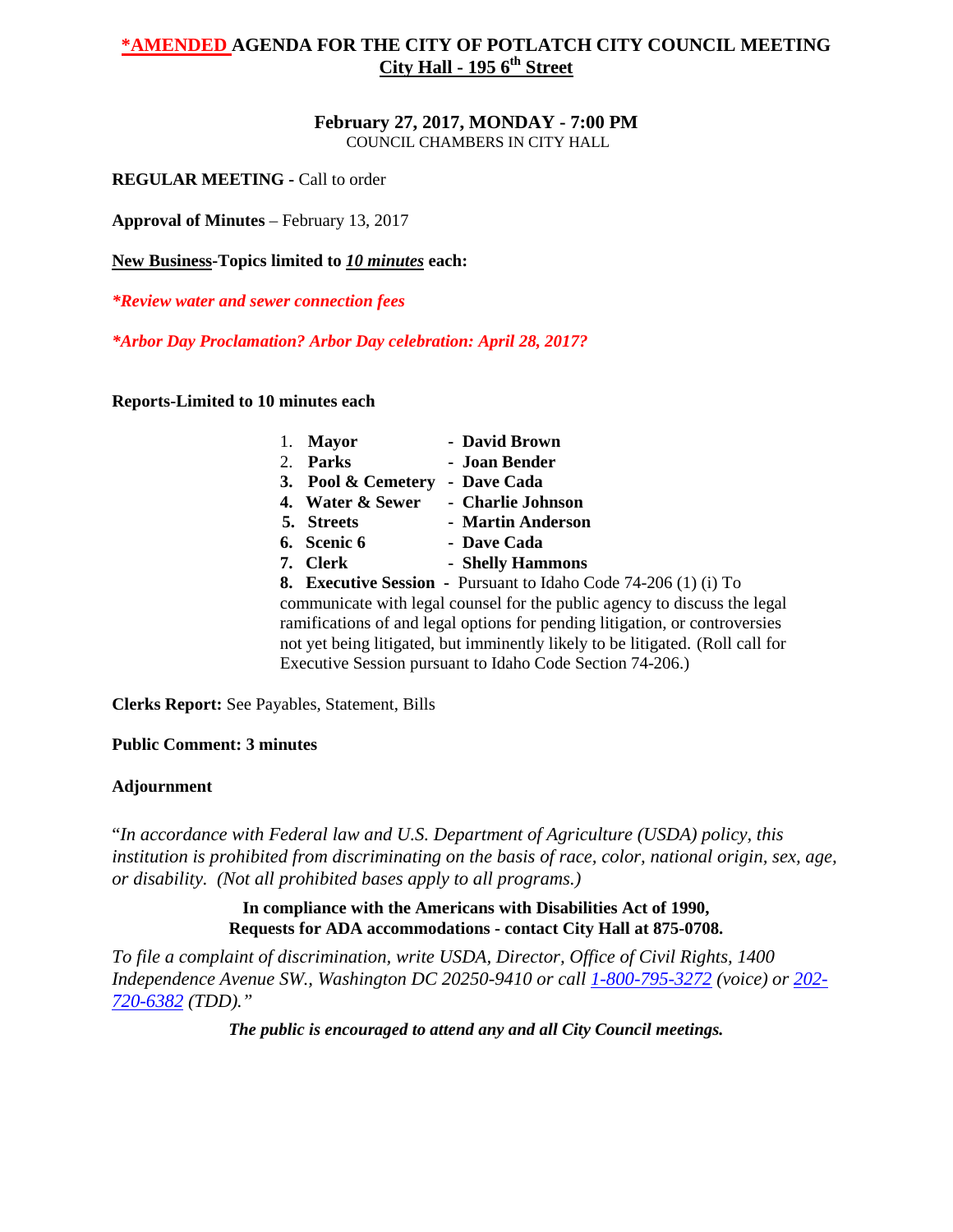# **March 13, 2017, MONDAY - 7:00 PM**

COUNCIL CHAMBERS IN CITY HALL

**REGULAR MEETING -** Call to order

**Approval of Minutes** – February 13, 2017

**New Business-Topics limited to** *10 minutes* **each:** 

**\*Resolution to change the hookup fees for water and sewer**

# **Reports-Limited to 10 minutes each**

|    | <b>Mayor</b>       | - David Brown                                                                  |
|----|--------------------|--------------------------------------------------------------------------------|
| 2. | Parks              | - Joan Bender                                                                  |
|    | 3. Pool & Cemetery | - Dave Cada                                                                    |
|    | 4. Water & Sewer   | - Charlie Johnson                                                              |
|    | 5. Streets         | - Martin Anderson                                                              |
|    | 6. Scenic 6        | - Dave Cada                                                                    |
| 7. | <b>Clerk</b>       | - Shelly Hammons                                                               |
|    |                    | <b>8. Executive Session</b> - Pursuant to Idaho Code 74-206 (1) (i) To         |
|    |                    | communicate with legal counsel for the public agency to discuss the legal      |
|    |                    | ramifications of and legal options for pending litigation, or controversies    |
|    |                    | not yet being litigated, but imminently likely to be litigated. (Roll call for |
|    |                    | Executive Session pursuant to Idaho Code Section 74-206.)                      |

**Clerks Report:** See Payables, Statement, Bills

# **Public Comment: 3 minutes**

# **Adjournment**

"*In accordance with Federal law and U.S. Department of Agriculture (USDA) policy, this institution is prohibited from discriminating on the basis of race, color, national origin, sex, age, or disability. (Not all prohibited bases apply to all programs.)* 

> **In compliance with the Americans with Disabilities Act of 1990, Requests for ADA accommodations - contact City Hall at 875-0708.**

*To file a complaint of discrimination, write USDA, Director, Office of Civil Rights, 1400 Independence Avenue SW., Washington DC 20250-9410 or call [1-800-795-3272](http://www.cityofnezperce.com/1-800-795-3272) (voice) or [202-](http://www.cityofnezperce.com/202-720-6382) [720-6382](http://www.cityofnezperce.com/202-720-6382) (TDD)."*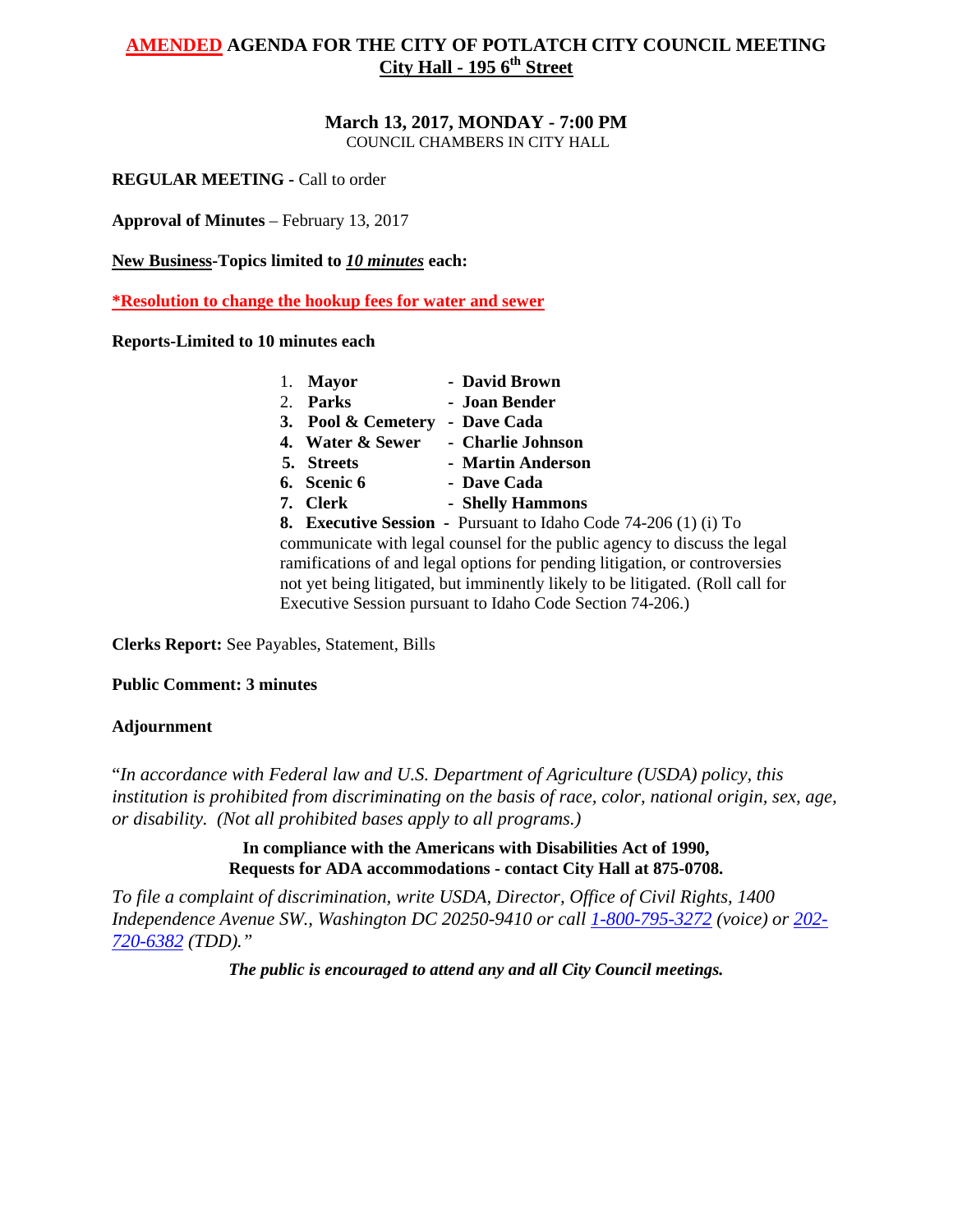# **March 27, 2017, MONDAY - 7:00 PM**

COUNCIL CHAMBERS IN CITY HALL

**REGULAR MEETING -** Call to order

**Approval of Minutes** – March 13, 2017

**New Business-Topics limited to** *10 minutes* **each:** 

**\*Nick Nicholson to present Audit for FY 2015-2016** 

**\*BPA donations?** 

**Reports-Limited to 10 minutes each**

| <b>Mayor</b><br>1.             | - David Brown                                                                  |
|--------------------------------|--------------------------------------------------------------------------------|
| Parks<br>2.                    | - Joan Bender                                                                  |
| 3. Pool & Cemetery - Dave Cada |                                                                                |
| 4. Water & Sewer               | - Charlie Johnson                                                              |
| 5. Streets                     | - Martin Anderson                                                              |
| 6. Scenic 6                    | - Dave Cada                                                                    |
| 7. Clerk                       | - Shelly Hammons                                                               |
|                                | <b>8. Executive Session</b> - Pursuant to Idaho Code 74-206 (1) (i) To         |
|                                | communicate with legal counsel for the public agency to discuss the legal      |
|                                | ramifications of and legal options for pending litigation, or controversies    |
|                                | not yet being litigated, but imminently likely to be litigated. (Roll call for |

**Clerks Report:** See Payables, Statement, Bills

# **Public Comment: 3 minutes**

# **Adjournment**

"*In accordance with Federal law and U.S. Department of Agriculture (USDA) policy, this institution is prohibited from discriminating on the basis of race, color, national origin, sex, age, or disability. (Not all prohibited bases apply to all programs.)* 

Executive Session pursuant to Idaho Code Section 74-206.)

# **In compliance with the Americans with Disabilities Act of 1990, Requests for ADA accommodations - contact City Hall at 875-0708.**

*To file a complaint of discrimination, write USDA, Director, Office of Civil Rights, 1400 Independence Avenue SW., Washington DC 20250-9410 or call [1-800-795-3272](http://www.cityofnezperce.com/1-800-795-3272) (voice) or [202-](http://www.cityofnezperce.com/202-720-6382) [720-6382](http://www.cityofnezperce.com/202-720-6382) (TDD)."*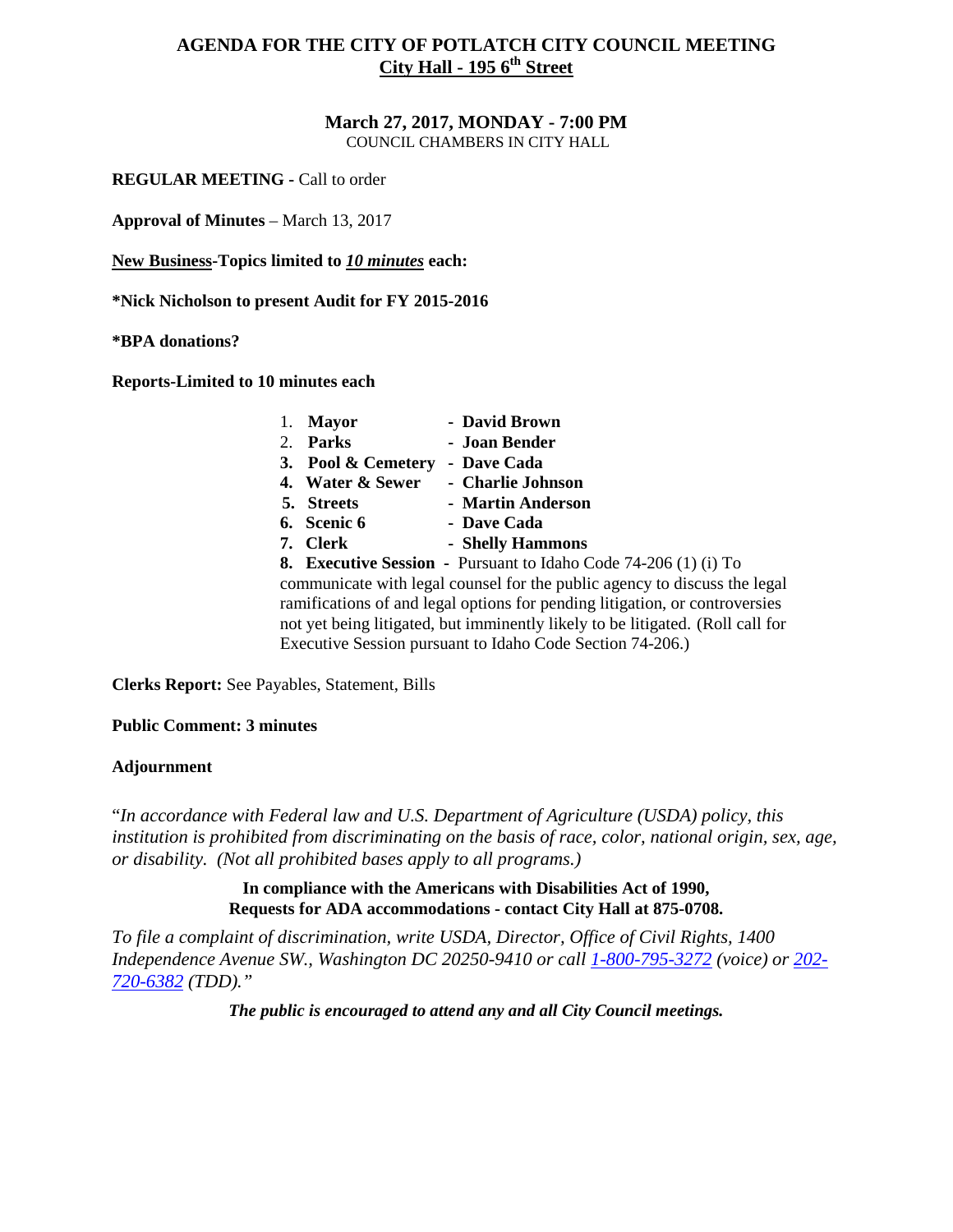**April 10, 2017, MONDAY - 7:00 PM**  COUNCIL CHAMBERS IN CITY HALL

**REGULAR MEETING -** Call to order

**Approval of Minutes** – March 27, 2017

**New Business-Topics limited to** *10 minutes* **each:** 

*\*Internet conference call – April 11 – 12 noon PDT* 

*\*Recommendation from Planning & Zoning on the Variance Request from Andy Morehouse* 

**Reports-Limited to 10 minutes each**

|    | <b>Mayor</b>       | - David Brown                                                               |
|----|--------------------|-----------------------------------------------------------------------------|
| 2. | <b>Parks</b>       | - Joan Bender                                                               |
|    | 3. Pool & Cemetery | - Dave Cada                                                                 |
|    | 4. Water & Sewer   | - Charlie Johnson                                                           |
|    | 5. Streets         | - Martin Anderson                                                           |
|    | 6. Scenic 6        | - Dave Cada                                                                 |
|    | 7. Clerk           | - Shelly Hammons – CEDA Annual meeting,                                     |
|    |                    | April 20, 2017 – begins at 4:00 p.m.                                        |
|    |                    | *AIC Spring District II meeting                                             |
|    |                    | May 2, 9-3, University Inn, Moscow                                          |
|    |                    | <b>8. Executive Session</b> - Pursuant to Idaho Code 74-206 (1) (i) To      |
|    |                    | communicate with legal counsel for the public agency to discuss the legal   |
|    |                    | ramifications of and legal options for pending litigation, or controversies |

not yet being litigated, but imminently likely to be litigated. (Roll call for

**Clerks Report:** See Payables, Statement, Bills

# **Public Comment: 3 minutes**

# **Adjournment**

"*In accordance with Federal law and U.S. Department of Agriculture (USDA) policy, this institution is prohibited from discriminating on the basis of race, color, national origin, sex, age, or disability. (Not all prohibited bases apply to all programs.)* 

Executive Session pursuant to Idaho Code Section 74-206.)

**In compliance with the Americans with Disabilities Act of 1990, Requests for ADA accommodations - contact City Hall at 875-0708.** 

*To file a complaint of discrimination, write USDA, Director, Office of Civil Rights, 1400 Independence Avenue SW., Washington DC 20250-9410 or call [1-800-795-3272](http://www.cityofnezperce.com/1-800-795-3272) (voice) or [202-](http://www.cityofnezperce.com/202-720-6382) [720-6382](http://www.cityofnezperce.com/202-720-6382) (TDD)."*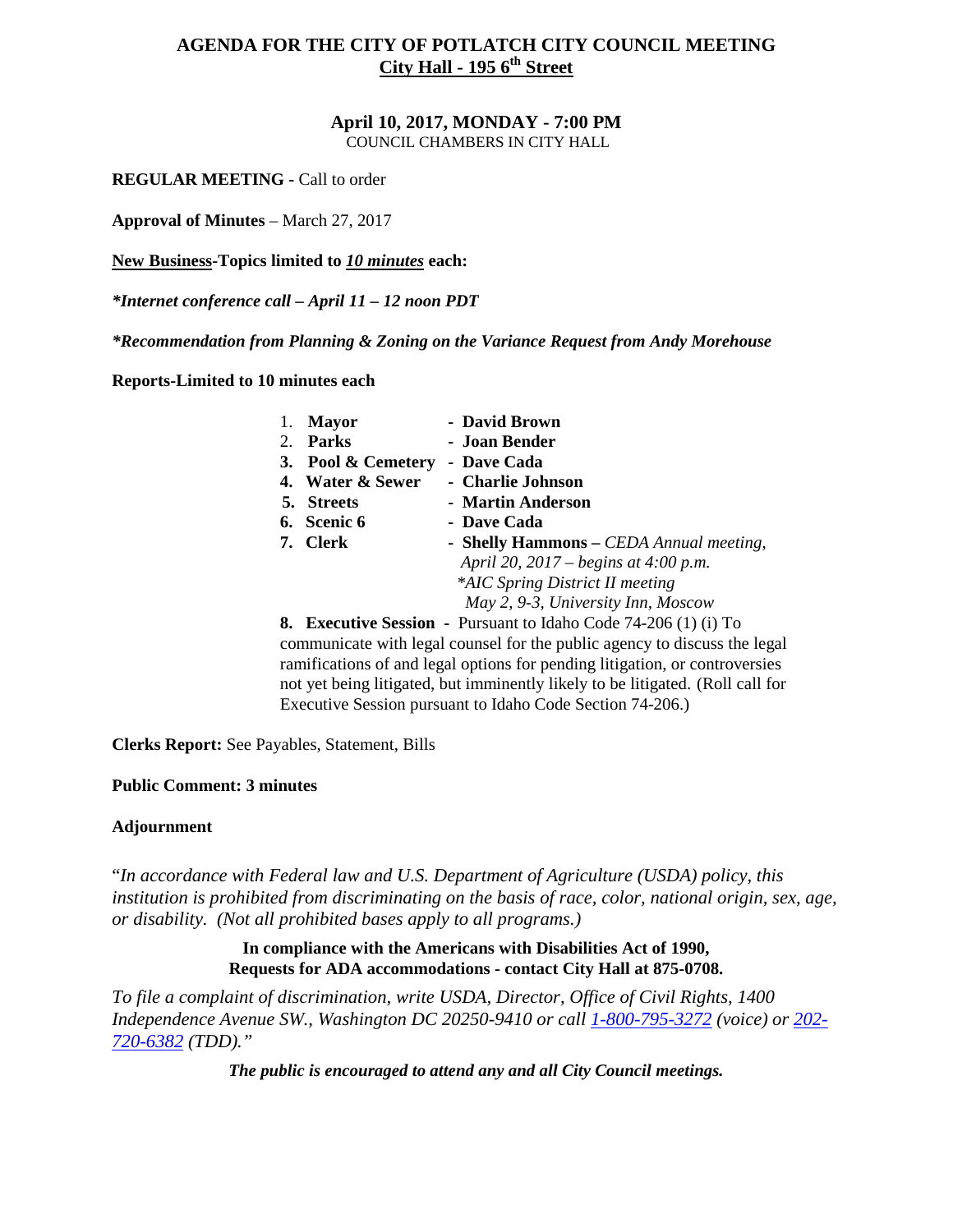**April 24, 2017, MONDAY - 7:00 PM**  COUNCIL CHAMBERS IN CITY HALL

**REGULAR MEETING -** Call to order

**Approval of Minutes** – April 10, 2017

**New Business-Topics limited to** *10 minutes* **each:** 

*\*Robert Barclay, Dept. of Lands, Tree City USA presentation*

# **\*LHTAC – SIDEWALK PROJECT –** *ITD HAS TURNED OVER ALL TAP GRANTS TO LHTAC. LHTAC WANTS A DECISION ON WHO WILL BE THE DESIGN CONSULTANT ON THIS 2016 TAP GRANT PROJECT. JUST RECEIVED THE E-MAIL ON APRIL 24, 2017.*

**Reports-Limited to 10 minutes each**

| 1. Mayor                       | - David Brown     |
|--------------------------------|-------------------|
| 2. Parks                       | - Joan Bender     |
| 3. Pool & Cemetery - Dave Cada |                   |
| 4. Water & Sewer               | - Charlie Johnson |
| 5. Streets                     | - Martin Anderson |
| 6. Scenic 6                    | - Dave Cada       |
| 7. Clerk                       | - Shelly Hammons  |

**Clerks Report:** See Payables, Statement, Bills

**Public Comment: 3 minutes**

# **Adjournment**

"*In accordance with Federal law and U.S. Department of Agriculture (USDA) policy, this institution is prohibited from discriminating on the basis of race, color, national origin, sex, age, or disability. (Not all prohibited bases apply to all programs.)* 

> **In compliance with the Americans with Disabilities Act of 1990, Requests for ADA accommodations - contact City Hall at 875-0708.**

*To file a complaint of discrimination, write USDA, Director, Office of Civil Rights, 1400 Independence Avenue SW., Washington DC 20250-9410 or call [1-800-795-3272](http://www.cityofnezperce.com/1-800-795-3272) (voice) or [202-](http://www.cityofnezperce.com/202-720-6382) [720-6382](http://www.cityofnezperce.com/202-720-6382) (TDD)."*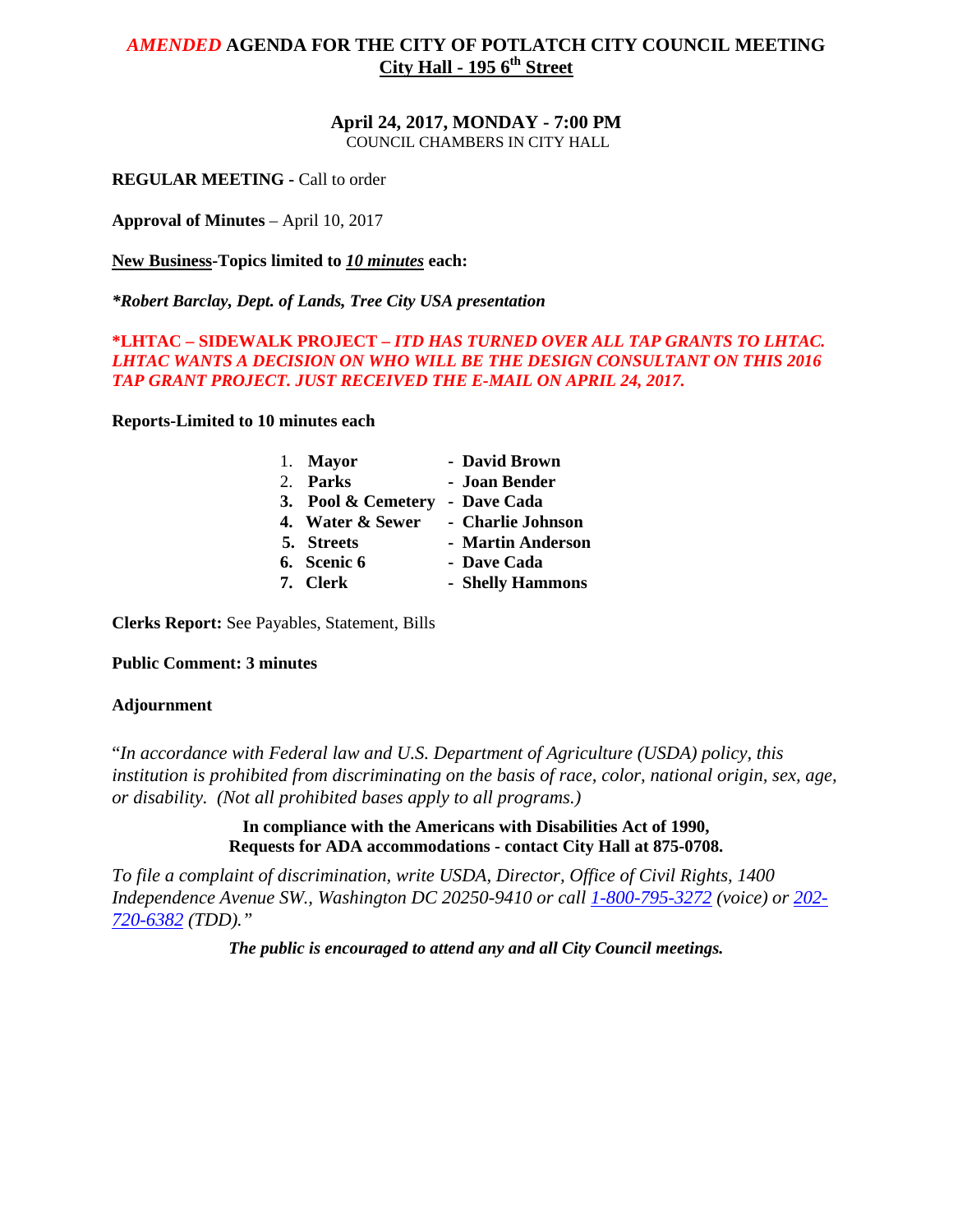### **May 8, 2017, MONDAY - 7:00 PM**  COUNCIL CHAMBERS IN CITY HALL

**REGULAR MEETING - Call to order** 

**Approval of Minutes** – April 24, 2017

**New Business-Topics limited to** *10 minutes* **each:** 

*\*Summer maintenance kids?*

*\*City purchase 10 acres of land from Potlatch Corporation for Recreation & Sports Park?* 

*\*Resolution: the Idaho Transportation Department, hereafter called the State, has submitted an Agreement stating obligations of the State and the City of Potlatch.* 

*\*Purchase Plymouth Montana van?*

*\*Remove \$162.97 from 630 Cedar, new owner at this residence as of 11/2016. Former owners: Pomponio owe \$162.97. Turned over \$162.97 to Credit Bureau of Lewiston-Clarkston, Inc.* 

*\*Mill Road – Received a letter from WIMHPG for road oiling and maintenance on Mill Road. City help with expense?*

*\*Water & Sewer Rates for WIMHPG Depot*

*\*Habitat for Humanity. They will have two meter pits for their two meters. They want to know if they must pay for both meter pits (boxes)?* 

*\*Cutting and trimming trees in Potlatch – Lia Berg's house on 10th Street?*

**Reports-Limited to 10 minutes each**

| 1. Mayor                       | - David Brown     |
|--------------------------------|-------------------|
| 2. Parks                       | - Joan Bender     |
| 3. Pool & Cemetery - Dave Cada |                   |
| 4. Water & Sewer               | - Charlie Johnson |
| 5. Streets                     | - Martin Anderson |
| 6. Scenic 6                    | - Dave Cada       |
| 7. Clerk                       | - Shelly Hammons  |

**Clerks Report:** See Payables, Statement, Bills

### **Public Comment: 3 minutes Adjournment**

"*In accordance with Federal law and U.S. Department of Agriculture (USDA) policy, this institution is prohibited from discriminating on the basis of race, color, national origin, sex, age, or disability. (Not all prohibited bases apply to all programs.)* 

> **In compliance with the Americans with Disabilities Act of 1990, Requests for ADA accommodations - contact City Hall at 875-0708.**

*To file a complaint of discrimination, write USDA, Director, Office of Civil Rights, 1400 Independence Avenue SW., Washington DC 20250-9410 or call [1-800-795-3272](http://www.cityofnezperce.com/1-800-795-3272) (voice) or [202-720-6382](http://www.cityofnezperce.com/202-720-6382) (TDD)."*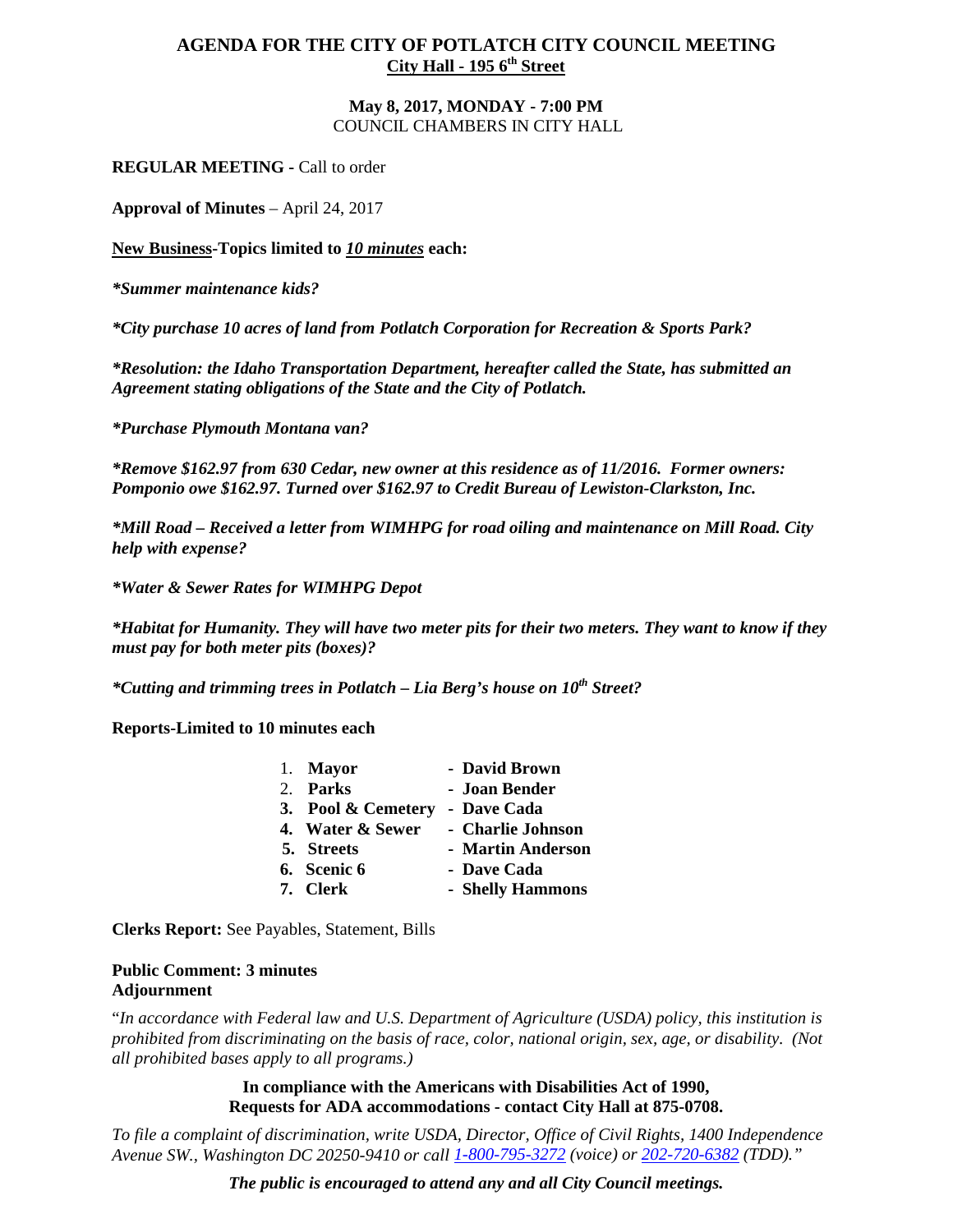**May 22, 2017, MONDAY - 7:00 PM**  COUNCIL CHAMBERS IN CITY HALL

**REGULAR MEETING - Call to order** 

**Approval of Minutes** – May 8, 2017

*INVOCATION PRAYER – Joan Bender* 

**New Business-Topics limited to** *10 minutes* **each:** 

*\*Facility Study for High-Speed Internet ~ City donation? Other businesses?*

**Reports-Limited to 10 minutes each**

| 1. Mayor           | - David Brown     |
|--------------------|-------------------|
| 2. Parks           | - Joan Bender     |
| 3. Pool & Cemetery | - Dave Cada       |
| 4. Water & Sewer   | - Charlie Johnson |
| 5. Streets         | - Martin Anderson |
| 6. Scenic 6        | - Dave Cada       |
| 7. Clerk           | - Shelly Hammons  |

**Clerks Report:** See Payables, Statement, Bills

**Public Comment: 3 minutes**

### **Adjournment**

"*In accordance with Federal law and U.S. Department of Agriculture (USDA) policy, this institution is prohibited from discriminating on the basis of race, color, national origin, sex, age, or disability. (Not all prohibited bases apply to all programs.)* 

> **In compliance with the Americans with Disabilities Act of 1990, Requests for ADA accommodations - contact City Hall at 875-0708.**

*To file a complaint of discrimination, write USDA, Director, Office of Civil Rights, 1400 Independence Avenue SW., Washington DC 20250-9410 or call [1-800-795-3272](http://www.cityofnezperce.com/1-800-795-3272) (voice) or [202-](http://www.cityofnezperce.com/202-720-6382) [720-6382](http://www.cityofnezperce.com/202-720-6382) (TDD)."*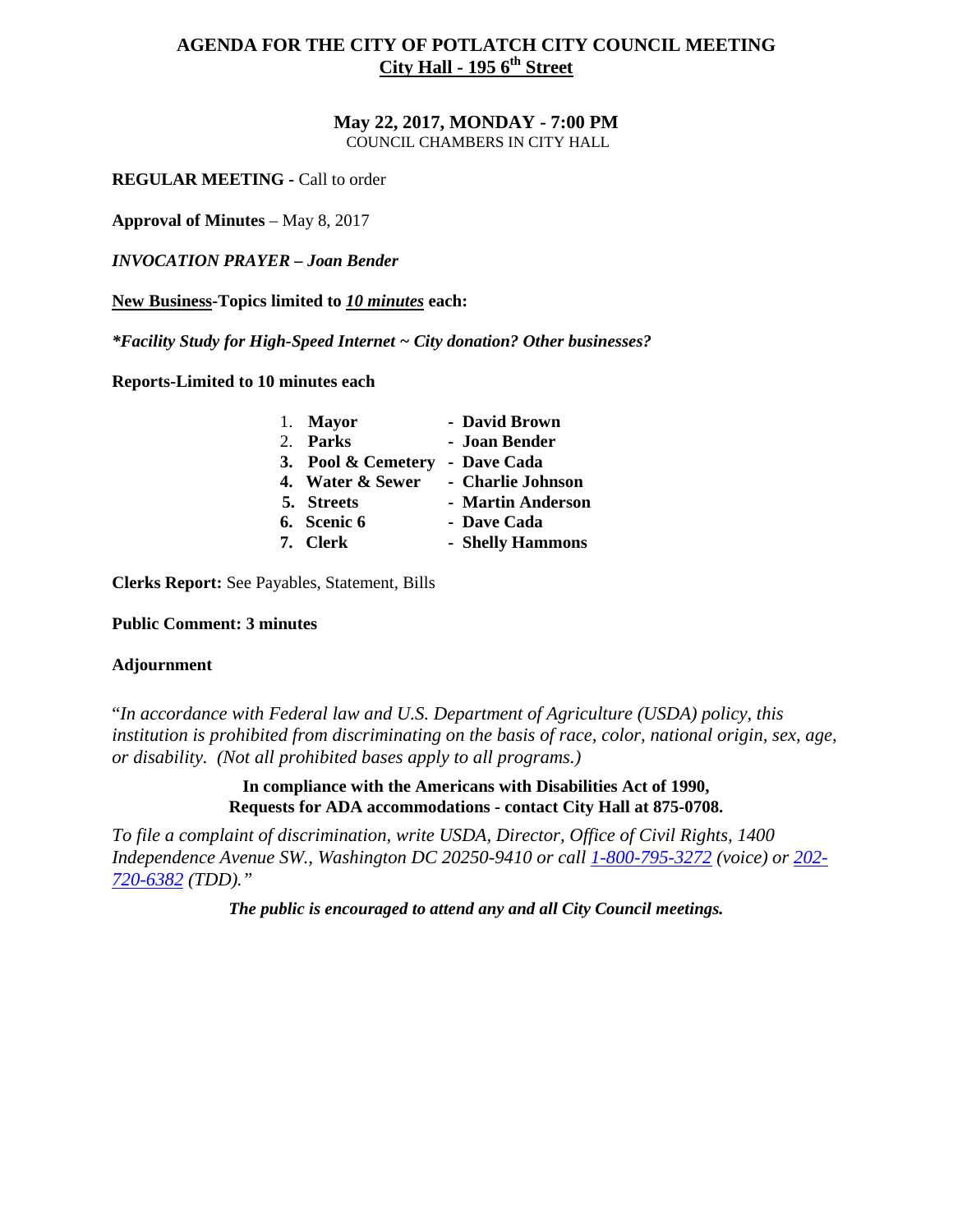**June 12, 2017, MONDAY - 7:00 PM**  COUNCIL CHAMBERS IN CITY HALL

**REGULAR MEETING -** Call to order

**Approval of Minutes** – May 22, 2017

*INVOCATION PRAYER – Joan Bender* 

**New Business-Topics limited to** *10 minutes* **each:** 

*\*\*7:05-7:30 p.m. - \*\*Amy Manning, III-A, will go through the III-A Annual Report with the Council.* 

*\*\*7:30 pm. – PEP Board*

*\*\*Scott Winther, Mosquito Control* 

*\*Resolution for GEM Grant ~ commitment of cash from City?*

*\*Resolution – Appointment of Applicant Agent for the Hazard Mitigation Grant Program (HMGP)* 

**Reports-Limited to 10 minutes each**

| 1. Mayor           | - David Brown     |
|--------------------|-------------------|
| 2. Parks           | - Joan Bender     |
| 3. Pool & Cemetery | - Dave Cada       |
| 4. Water & Sewer   | - Charlie Johnson |
| 5. Streets         | - Martin Anderson |
| 6. Scenic 6        | - Dave Cada       |
| 7. Clerk           | - Shelly Hammons  |

**Clerks Report:** See Payables, Statement, Bills

# **Public Comment: 3 minutes**

# **Adjournment**

"*In accordance with Federal law and U.S. Department of Agriculture (USDA) policy, this institution is prohibited from discriminating on the basis of race, color, national origin, sex, age, or disability. (Not all prohibited bases apply to all programs.)* 

> **In compliance with the Americans with Disabilities Act of 1990, Requests for ADA accommodations - contact City Hall at 875-0708.**

*To file a complaint of discrimination, write USDA, Director, Office of Civil Rights, 1400 Independence Avenue SW., Washington DC 20250-9410 or call [1-800-795-3272](http://www.cityofnezperce.com/1-800-795-3272) (voice) or [202-](http://www.cityofnezperce.com/202-720-6382) [720-6382](http://www.cityofnezperce.com/202-720-6382) (TDD)."*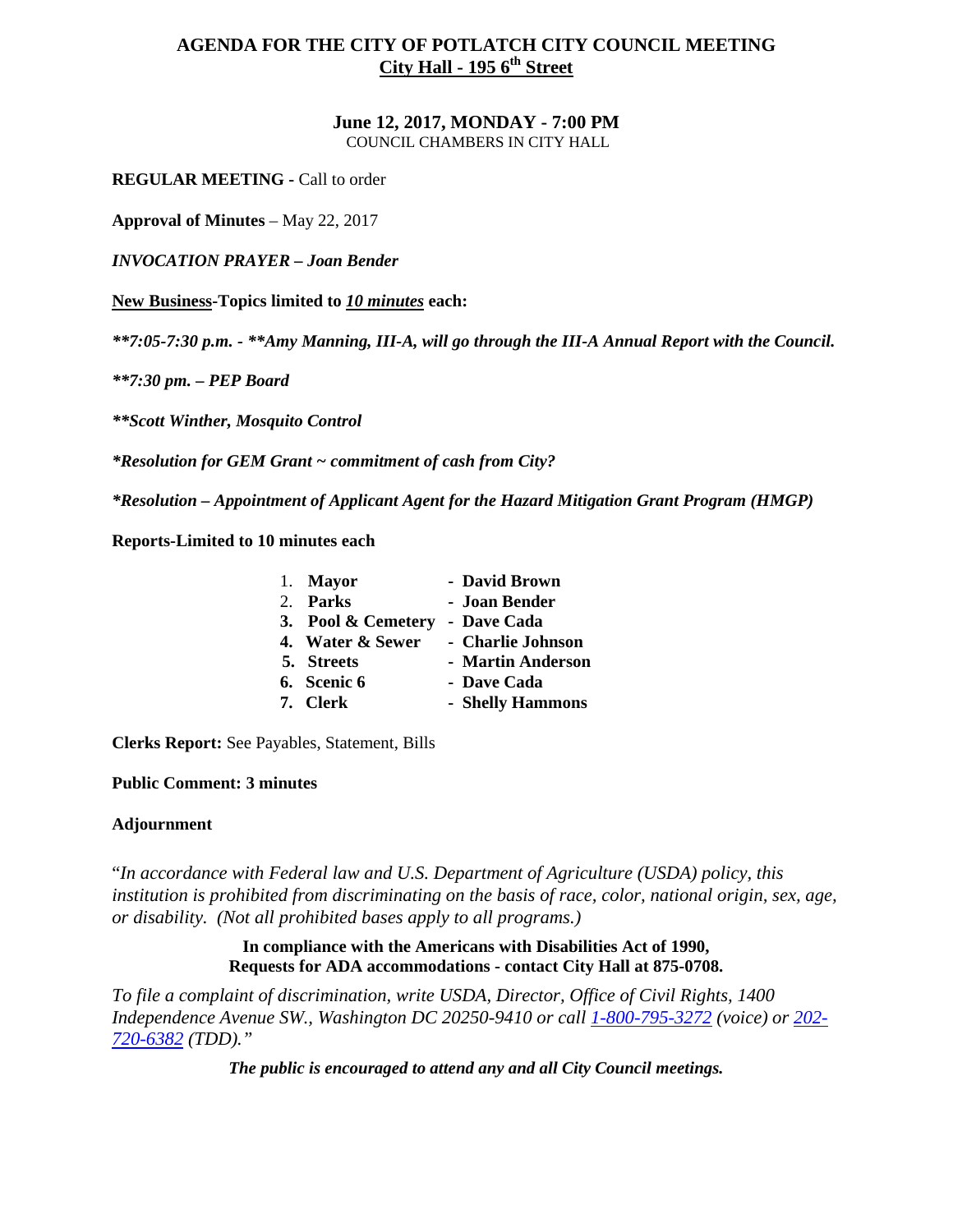**June 26, 2017, MONDAY - 7:00 PM**  COUNCIL CHAMBERS IN CITY HALL

**REGULAR MEETING -** Call to order

**Approval of Minutes** – June 12, 2017

*INVOCATION PRAYER – Joan Bender* 

**New Business-Topics limited to** *10 minutes* **each:** 

*\*\*7:05-7:20 p.m.-Melissa Smith, 7-12, After-School Program update: overview of budget, How summer program went, looking forward for next year, bringing 6th graders into program, requirements from State, Letter to State to revise grant.*

*\*Paint City Hall, cost splitting between accounts?*

*\*Telemetry system for drinking water system*

*\*Idaho Department of Parks & Recreation: RV grant. Land & Water Conservation grant.* 

**Reports-Limited to 10 minutes each**

| 1. Mayor           | - David Brown     |
|--------------------|-------------------|
| 2. Parks           | - Joan Bender     |
| 3. Pool & Cemetery | - Dave Cada       |
| 4. Water & Sewer   | - Charlie Johnson |
| 5. Streets         | - Martin Anderson |
| 6. Scenic 6        | - Dave Cada       |
| 7. Clerk           | - Shelly Hammons  |

**Clerks Report:** See Payables, Statement, Bills

# **Public Comment: 3 minutes**

# **Adjournment**

"*In accordance with Federal law and U.S. Department of Agriculture (USDA) policy, this institution is prohibited from discriminating on the basis of race, color, national origin, sex, age, or disability. (Not all prohibited bases apply to all programs.)* 

> **In compliance with the Americans with Disabilities Act of 1990, Requests for ADA accommodations - contact City Hall at 875-0708.**

*To file a complaint of discrimination, write USDA, Director, Office of Civil Rights, 1400 Independence Avenue SW., Washington DC 20250-9410 or call [1-800-795-3272](http://www.cityofnezperce.com/1-800-795-3272) (voice) or [202-](http://www.cityofnezperce.com/202-720-6382) [720-6382](http://www.cityofnezperce.com/202-720-6382) (TDD)."*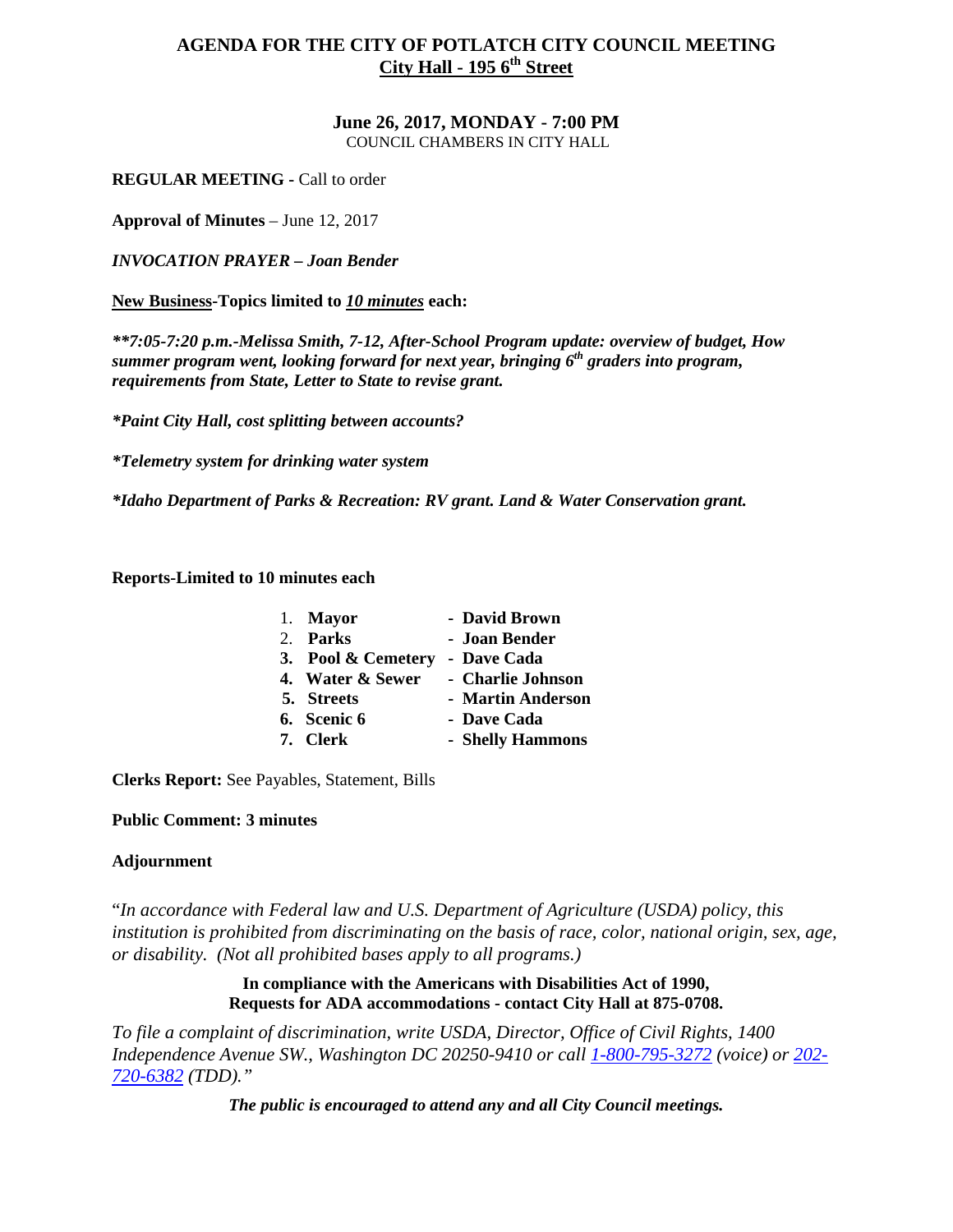**July 10, 2017, MONDAY - 7:00 PM**  COUNCIL CHAMBERS IN CITY HALL

**REGULAR MEETING -** Call to order

**Approval of Minutes** – June 26, 2017

*INVOCATION PRAYER – Joan Bender* 

**New Business-Topics limited to** *10 minutes* **each:** 

*\*\*Concrete in front of Rebekah Hall needs repaired*

*\*\*Approve? Key No. 19831, Potlatch Sidewalk Enhancement, Phase 2 design contract for \$35,700 between Parametrix and the City of Potlatch* 

*\*\*Budget ~ Life Insurance and Dental Insurance ~ employee? Employee/spouse/children?*

**Reports-Limited to 10 minutes each**

| 1. Mayor           | - David Brown     |
|--------------------|-------------------|
| 2. Parks           | - Joan Bender     |
| 3. Pool & Cemetery | - Dave Cada       |
| 4. Water & Sewer   | - Charlie Johnson |
| 5. Streets         | - Martin Anderson |
| 6. Scenic 6        | - Dave Cada       |
| 7. Clerk           | - Shelly Hammons  |

**Clerks Report:** See Payables, Statement, Bills

**Public Comment: 3 minutes**

### **Adjournment**

"*In accordance with Federal law and U.S. Department of Agriculture (USDA) policy, this institution is prohibited from discriminating on the basis of race, color, national origin, sex, age, or disability. (Not all prohibited bases apply to all programs.)* 

> **In compliance with the Americans with Disabilities Act of 1990, Requests for ADA accommodations - contact City Hall at 875-0708.**

*To file a complaint of discrimination, write USDA, Director, Office of Civil Rights, 1400 Independence Avenue SW., Washington DC 20250-9410 or call [1-800-795-3272](http://www.cityofnezperce.com/1-800-795-3272) (voice) or [202-](http://www.cityofnezperce.com/202-720-6382) [720-6382](http://www.cityofnezperce.com/202-720-6382) (TDD)."*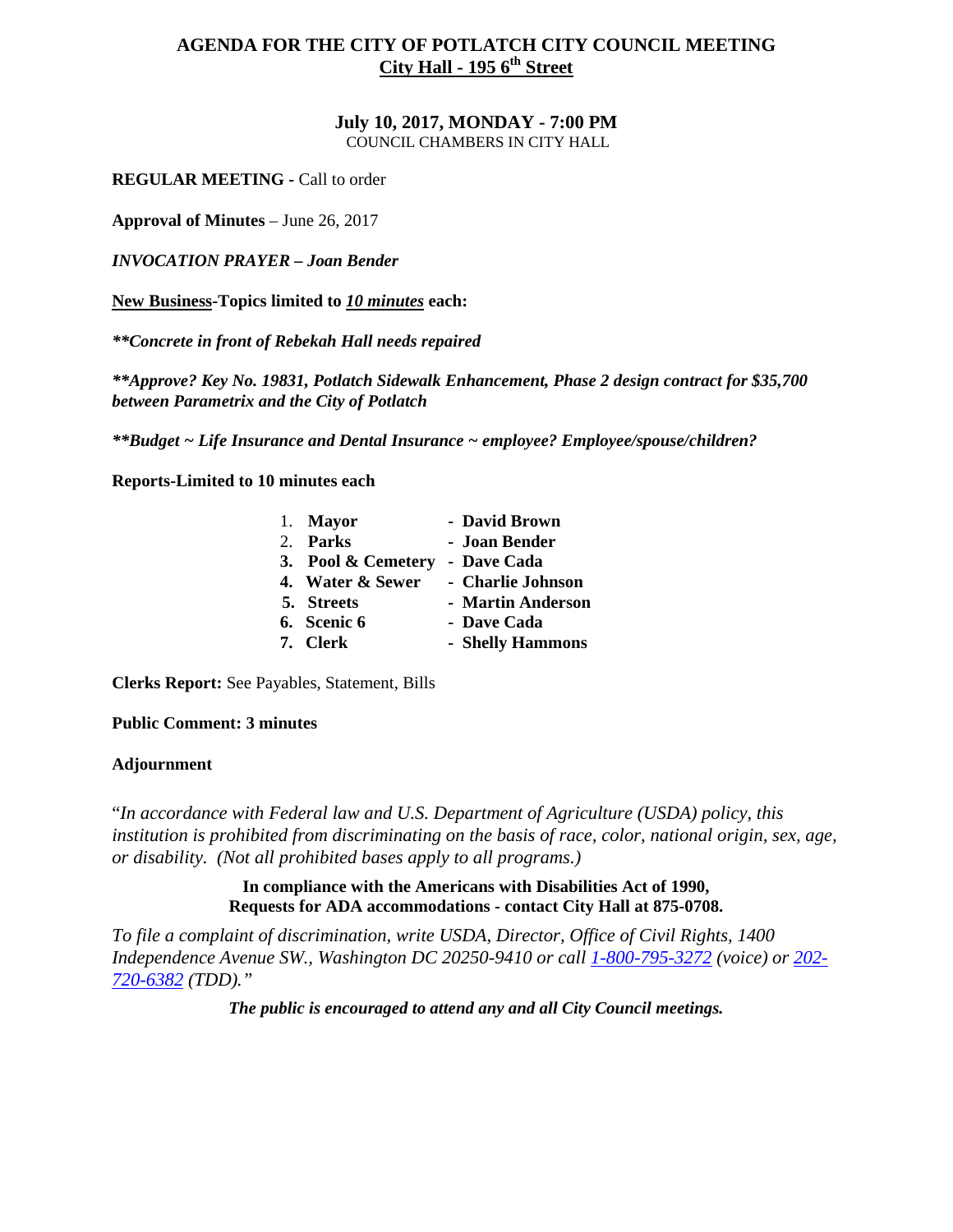### **July 24, 2017, MONDAY - 7:00 PM**  COUNCIL CHAMBERS IN CITY HALL

**REGULAR MEETING -** Call to order

**Approval of Minutes** – July 10, 2017

*INVOCATION PRAYER – Joan Bender* 

**New Business-Topics limited to** *10 minutes* **each:** 

*\*\*7:05 p.m.~New address for Tom & Donna Hash 715 Ponderosa Drive and Riverview Trailer Court - 730 Ponderosa Drive. Ponderosa North and South? New house numbers?* 

*\*\*7:15 p.m. ~ Code Enforcement* 

*\*\*Proposed Budget* 

*\*\*Land at 655 Ponderosa – Brett and Amber Weber – First Step Internet towers*

*\*\*Membership fee for PEP for FY2017-2018* 

*\*\*Membership fee for Moscow Chamber of Commerce?*

*\*\*Jeff Stolz house, 655 6th Street. House, apartment in shop? How charge?* 

**Reports-Limited to 10 minutes each**

| 1. Mayor           | - David Brown     |
|--------------------|-------------------|
| 2. Parks           | - Joan Bender     |
| 3. Pool & Cemetery | - Dave Cada       |
| 4. Water & Sewer   | - Charlie Johnson |
| 5. Streets         | - Martin Anderson |
| 6. Scenic 6        | - Dave Cada       |
| 7. Clerk           | - Shelly Hammons  |
|                    |                   |

**Clerks Report:** See Payables, Statement, Bills

# **Public Comment: 3 minutes**

# **Adjournment**

"*In accordance with Federal law and U.S. Department of Agriculture (USDA) policy, this institution is prohibited from discriminating on the basis of race, color, national origin, sex, age, or disability. (Not all prohibited bases apply to all programs.)* 

> **In compliance with the Americans with Disabilities Act of 1990, Requests for ADA accommodations - contact City Hall at 875-0708.**

*To file a complaint of discrimination, write USDA, Director, Office of Civil Rights, 1400 Independence Avenue SW., Washington DC 20250-9410 or call [1-800-795-3272](http://www.cityofnezperce.com/1-800-795-3272) (voice) or [202-](http://www.cityofnezperce.com/202-720-6382) [720-6382](http://www.cityofnezperce.com/202-720-6382) (TDD)."*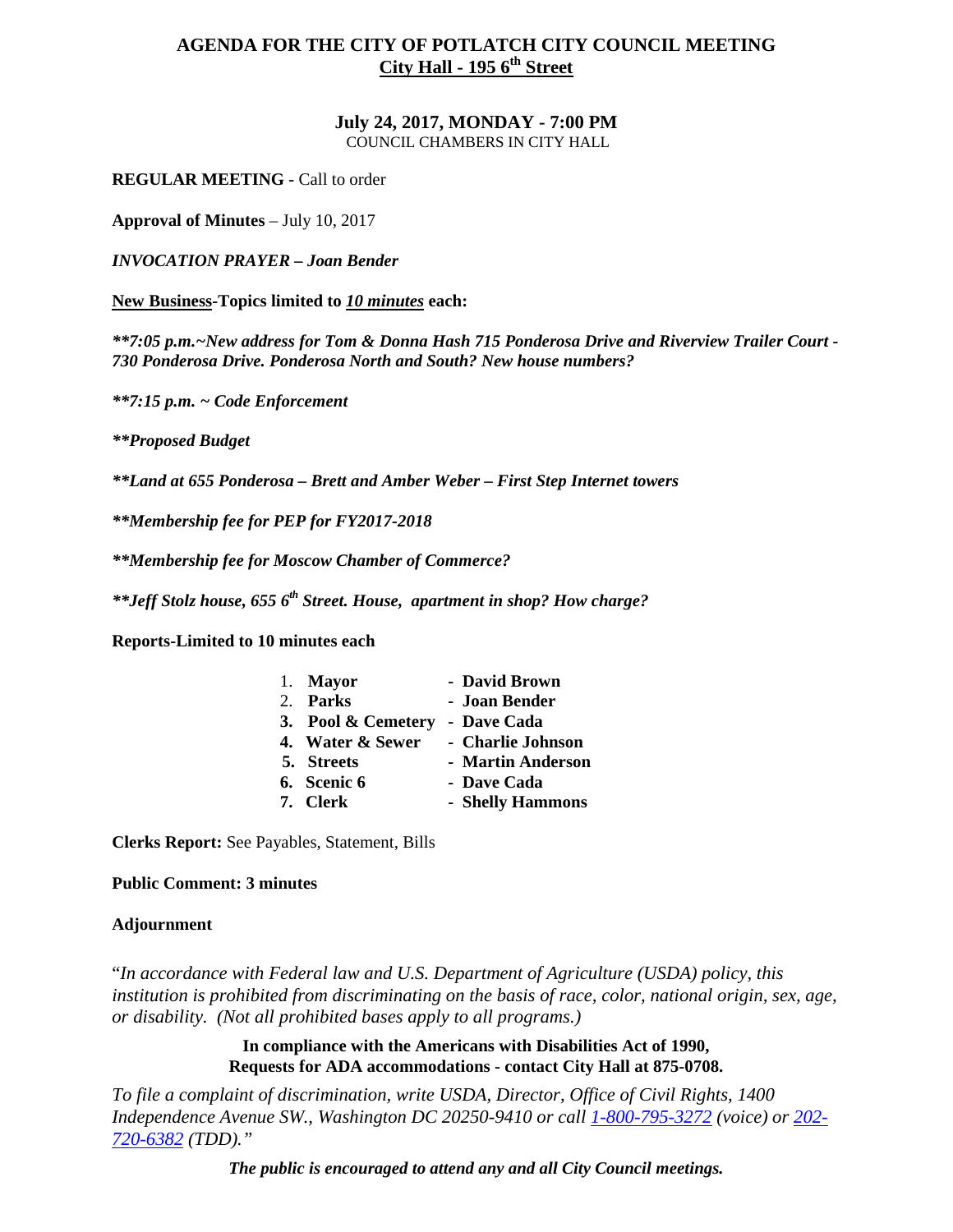# **AGENDA FOR THE CITY OF POTLATCH CITY WORKSHOP City Hall - 195 6<sup>th</sup> Street**

# **July 27, 2017, MONDAY - 7:00 PM**

COUNCIL CHAMBERS IN CITY HALL

**REGULAR MEETING -** Call to order

**New Business-Topics limited to** *10 minutes* **each:** 

*\*\* Code Enforcement ~ Building Inspector requirements*

# **Adjournment**

"*In accordance with Federal law and U.S. Department of Agriculture (USDA) policy, this institution is prohibited from discriminating on the basis of race, color, national origin, sex, age, or disability. (Not all prohibited bases apply to all programs.)* 

> **In compliance with the Americans with Disabilities Act of 1990, Requests for ADA accommodations - contact City Hall at 875-0708.**

*To file a complaint of discrimination, write USDA, Director, Office of Civil Rights, 1400 Independence Avenue SW., Washington DC 20250-9410 or call [1-800-795-3272](http://www.cityofnezperce.com/1-800-795-3272) (voice) or [202-](http://www.cityofnezperce.com/202-720-6382) [720-6382](http://www.cityofnezperce.com/202-720-6382) (TDD)."*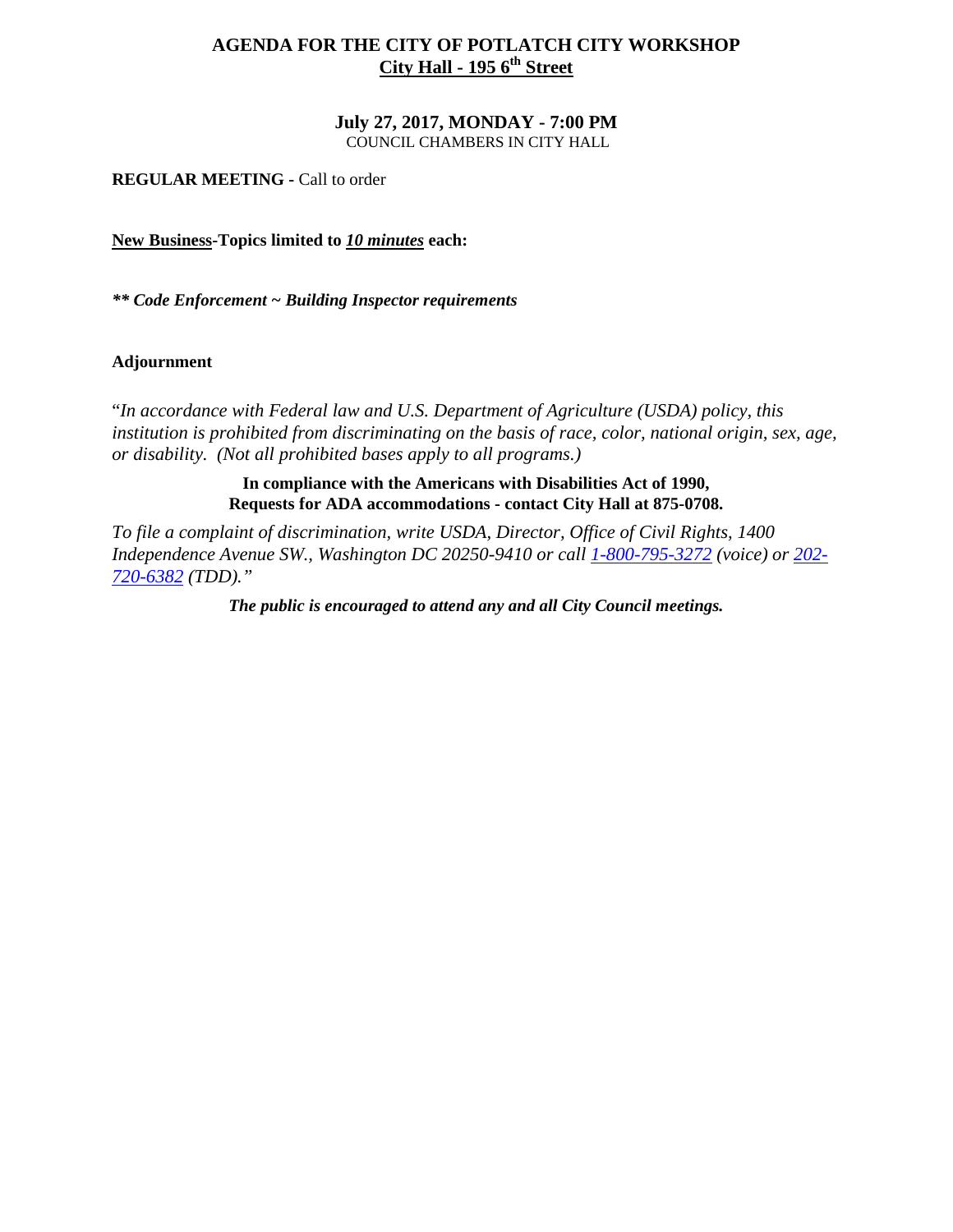#### **August 14, 2017, MONDAY - 7:00 PM**  COUNCIL CHAMBERS IN CITY HALL

**REGULAR MEETING -** Call to order

**Approval of Minutes** – July 24, 2017

*INVOCATION PRAYER – Joan Bender*

**New Business-Topics limited to** *10 minutes* **each:** 

*\*\*Code Enforcement- New Ordinance for 2015.* 

*\*\* ITD Project – sleeve under road – install new utilities?*

*\*\*4' Chain link fence on Larch and 8th Street*

*\*\*Tree across from Greg Weller?? Pave street on Spruce.*

*\*\*Swenson Park address?* 

*\*\*How charge if a person buys a house and puts a massage therapy business in her home?*

*\*\*Care and maintenance collaboration with School, Rec. District and City?* 

*\*\*REVISED: INADVERTENTLY LEFT OUT COUNCIL APPROVAL OF THE PROPOSED BUDGET FOR FY 17-18*

**Reports-Limited to 10 minutes each**

| 1. Mayor           | - David Brown     |
|--------------------|-------------------|
| 2. Parks           | - Joan Bender     |
| 3. Pool & Cemetery | - Dave Cada       |
| 4. Water & Sewer   | - Charlie Johnson |
| 5. Streets         | - Martin Anderson |
| 6. Scenic 6        | - Dave Cada       |
| 7. Clerk           | - Shelly Hammons  |

**Clerks Report:** See Payables, Statement, Bills

### **Public Comment: 3 minutes**

### **Adjournment**

"*In accordance with Federal law and U.S. Department of Agriculture (USDA) policy, this institution is prohibited from discriminating on the basis of race, color, national origin, sex, age, or disability. (Not all prohibited bases apply to all programs.)* 

> **In compliance with the Americans with Disabilities Act of 1990, Requests for ADA accommodations - contact City Hall at 875-0708.**

*To file a complaint of discrimination, write USDA, Director, Office of Civil Rights, 1400 Independence Avenue SW., Washington DC 20250-9410 or call [1-800-795-3272](http://www.cityofnezperce.com/1-800-795-3272) (voice) or [202-](http://www.cityofnezperce.com/202-720-6382) [720-6382](http://www.cityofnezperce.com/202-720-6382) (TDD)."*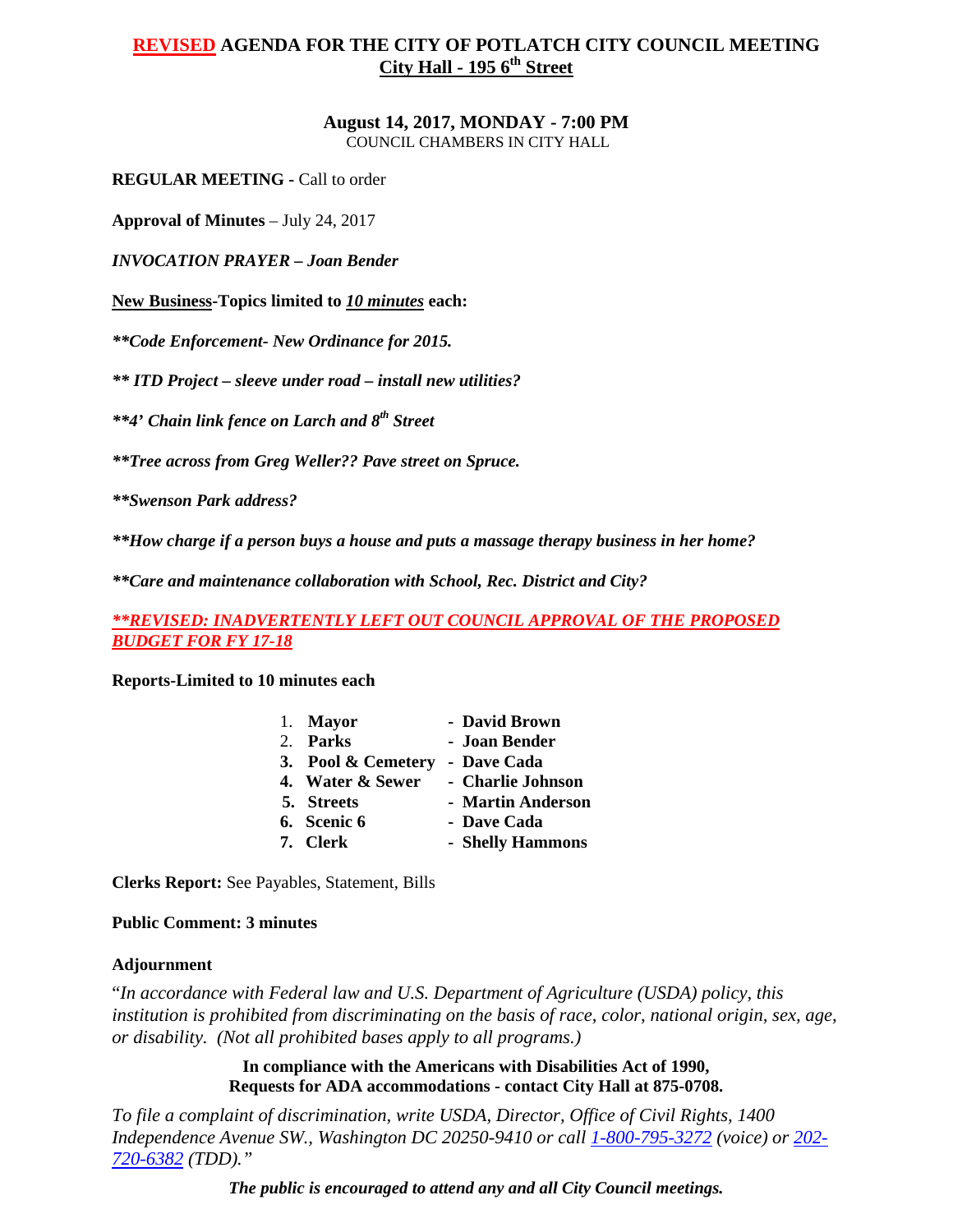#### **August 28, 2017, MONDAY - 7:00 PM**  COUNCIL CHAMBERS IN CITY HALL

**REGULAR MEETING -** Call to order

**Approval of Minutes** – August 14, 2017

*INVOCATION PRAYER – Joan Bender* 

**New Business-Topics limited to** *10 minutes* **each:** 

*\*\*Approve FY 17-18 Proposed Budget.* 

*\*\*Adopt Appropriations Ordinance No. 505.* 

*\*Review Rates – garbage rates – rent cabins in park?* 

*\*\*Steam Donkey donation* 

*\*\*Tree on Spruce Street*

*\*\*Mag invoice for Railroad Depot* 

*\*\*Cemetery address: 760 6th Street?*

**Reports-Limited to 10 minutes each**

|    | <b>Mayor</b>       | - David Brown                                   |
|----|--------------------|-------------------------------------------------|
| 2. | <b>Parks</b>       | - Joan Bender                                   |
|    | 3. Pool & Cemetery | - Dave Cada                                     |
|    | 4. Water & Sewer   | - Charlie Johnson                               |
|    | 5. Streets         | - Martin Anderson                               |
|    | 6. Scenic 6        | - Dave Cada                                     |
|    | 7. Clerk           | - Shelly Hammons - Wall Raising Ceremony at 620 |
|    |                    | Ponderosa, Sunday, August 27, 2:00 p.m.         |
|    |                    | Amber Minard new owner.                         |
|    |                    |                                                 |

**Clerks Report:** See Payables, Statement, Bills

**Public Comment: 3 minutes**

# **Adjournment**

"*In accordance with Federal law and U.S. Department of Agriculture (USDA) policy, this institution is prohibited from discriminating on the basis of race, color, national origin, sex, age, or disability. (Not all prohibited bases apply to all programs.)* 

> **In compliance with the Americans with Disabilities Act of 1990, Requests for ADA accommodations - contact City Hall at 875-0708.**

*To file a complaint of discrimination, write USDA, Director, Office of Civil Rights, 1400 Independence Avenue SW., Washington DC 20250-9410 or call [1-800-795-3272](http://www.cityofnezperce.com/1-800-795-3272) (voice) or [202-](http://www.cityofnezperce.com/202-720-6382) [720-6382](http://www.cityofnezperce.com/202-720-6382) (TDD)."*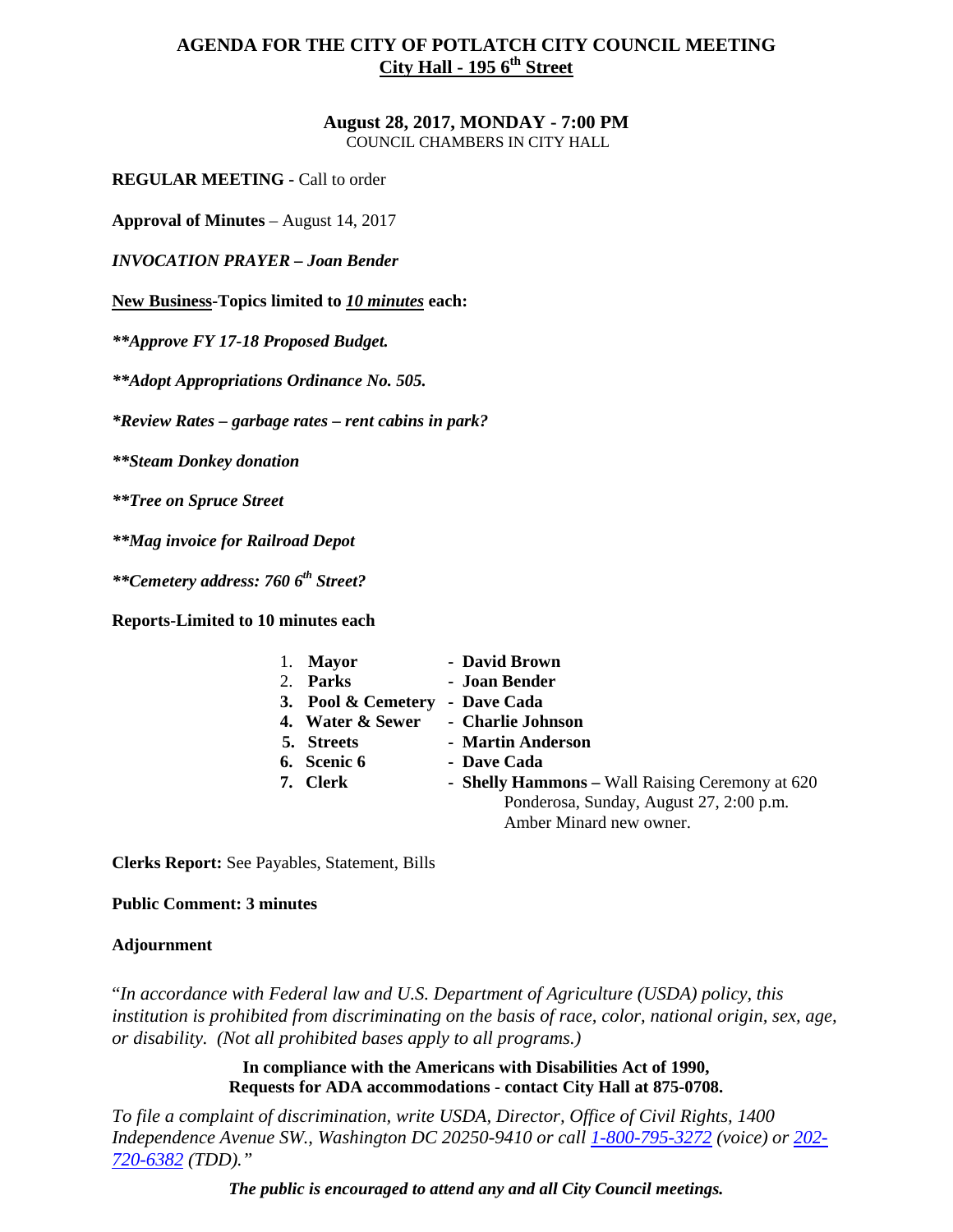### **September 11, 2017, MONDAY - 7:00 PM**  COUNCIL CHAMBERS IN CITY HALL

**REGULAR MEETING -** Call to order

**Approval of Minutes** – August 28, 2017

*INVOCATION PRAYER – Joan Bender* 

**New Business-Topics limited to** *10 minutes* **each:** 

*\*Review Rates* 

*\*\*IDOC Block Grant documents: Fair Housing Resolution and Citizen Participation Plan*

*\*\*Survey water reservoir piece of property?*

*\*\*Adopt Citizen Participation Plan for IDOC Block Grant*

*\*\*Adopt Fair Housing Resolution*

*\*\*Adopt Kelly Dahlquist, Clearwater Economic Development Association as Grant writer for the IDOC Block Grant*

*\*\*Commitment from City for IDOC Block Grant, two years - \$5,000 each year* 

**Reports-Limited to 10 minutes each**

| 1. Mayor           | - David Brown                                 |
|--------------------|-----------------------------------------------|
| 2. Parks           | - Joan Bender                                 |
| 3. Pool & Cemetery | - Dave Cada                                   |
| 4. Water & Sewer   | - Charlie Johnson                             |
| 5. Streets         | - Martin Anderson                             |
| 6. Scenic 6        | - Dave Cada                                   |
| 7. Clerk           | - Shelly Hammons - Inland Northwest Partners  |
|                    | meeting at the CdA Casino, September 28, 8:30 |
|                    | $a.m. - 2:15$ p.m.                            |
|                    |                                               |

**Clerks Report:** See Payables, Statement, Bills

**Public Comment: 3 minutes**

### **Adjournment**

"*In accordance with Federal law and U.S. Department of Agriculture (USDA) policy, this institution is prohibited from discriminating on the basis of race, color, national origin, sex, age, or disability. (Not all prohibited bases apply to all programs.)* 

> **In compliance with the Americans with Disabilities Act of 1990, Requests for ADA accommodations - contact City Hall at 875-0708.**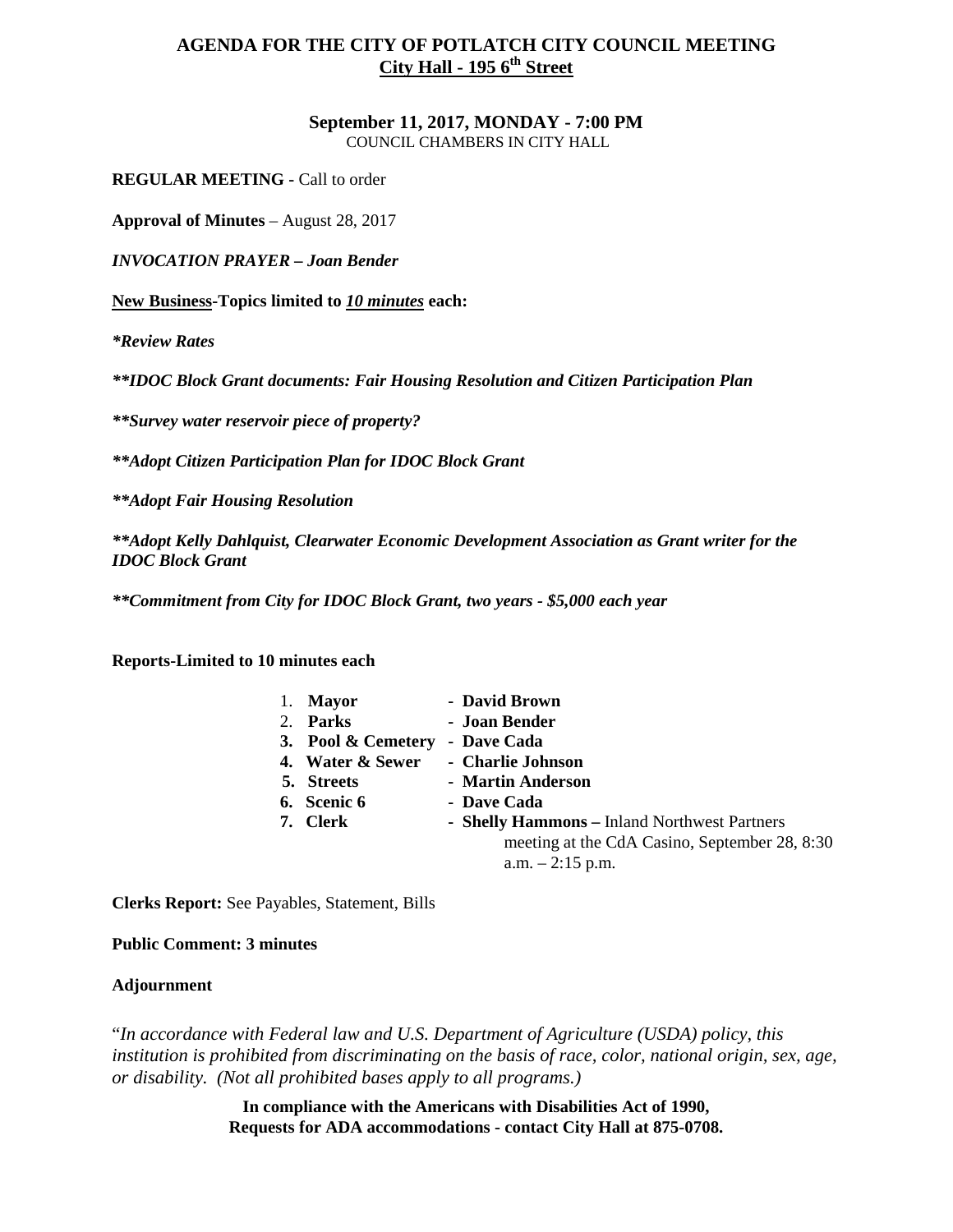*To file a complaint of discrimination, write USDA, Director, Office of Civil Rights, 1400 Independence Avenue SW., Washington DC 20250-9410 or call [1-800-795-3272](http://www.cityofnezperce.com/1-800-795-3272) (voice) or [202-](http://www.cityofnezperce.com/202-720-6382) [720-6382](http://www.cityofnezperce.com/202-720-6382) (TDD)."*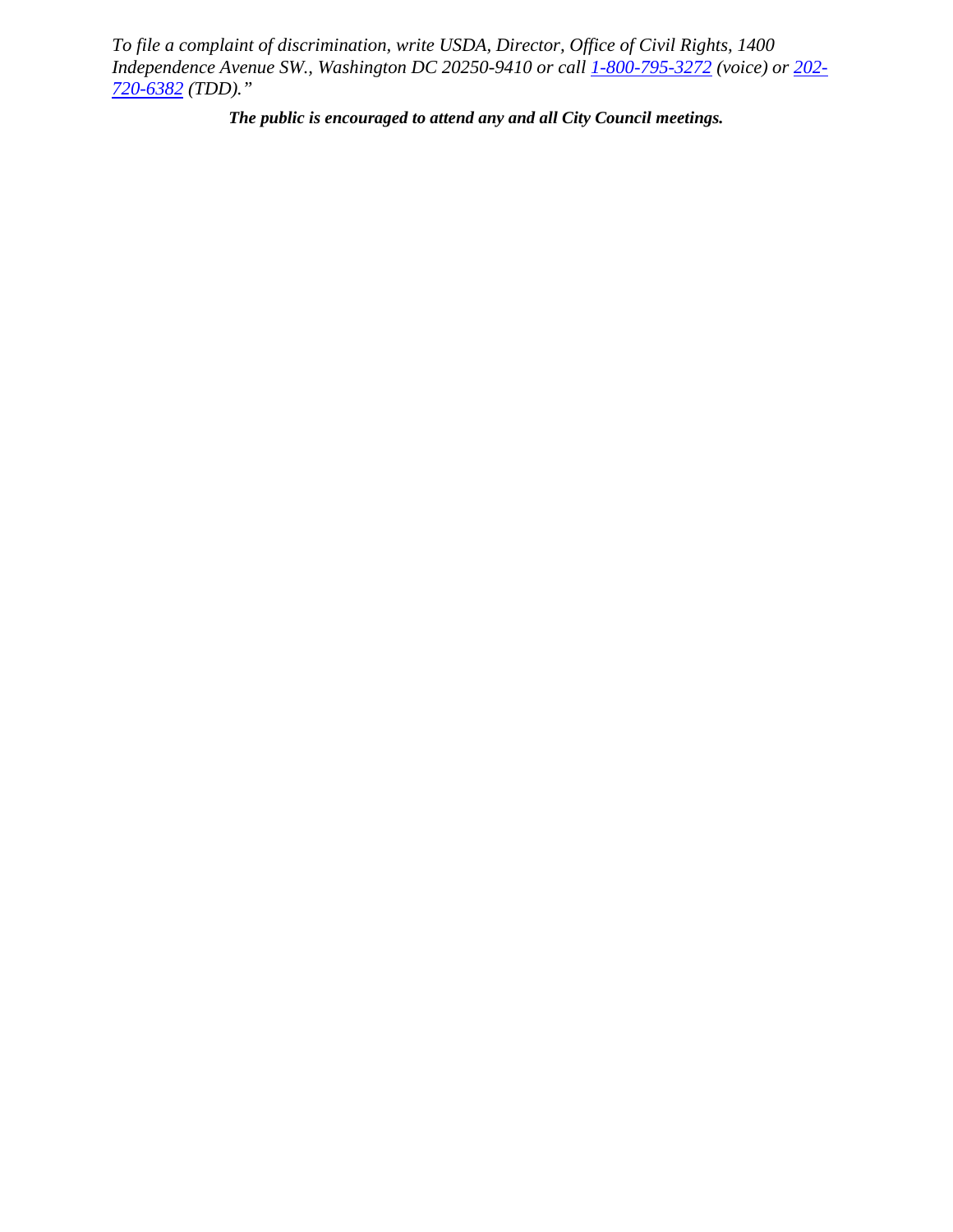# **September 25, 2017, MONDAY - 7:00 PM**

COUNCIL CHAMBERS IN CITY HALL

**REGULAR MEETING -** Call to order

**Approval of Minutes** – September 11, 2017

*INVOCATION PRAYER – Joan Bender* 

**New Business-Topics limited to** *10 minutes* **each:** 

*\*Water at the school playground and T-ball fields?*

*\*Ordinance – Door to Door Salesmen – adopt?* 

*\*RV Park Camp Host compensation?* 

*\*\*Amendment: Adopt Resolution # 2017-09-25 – Public Hearing was held on 9/25/2017 at 6:30 p.m.* 

**Reports-Limited to 10 minutes each**

| 1. Mayor           | - David Brown                                 |
|--------------------|-----------------------------------------------|
| 2. Parks           | - Joan Bender                                 |
| 3. Pool & Cemetery | - Dave Cada                                   |
| 4. Water & Sewer   | - Charlie Johnson                             |
| 5. Streets         | - Martin Anderson                             |
| 6. Scenic 6        | - Dave Cada                                   |
| 7. Clerk           | - Shelly Hammons - Inland Northwest Partners  |
|                    | meeting at the CdA Casino, September 28, 8:30 |
|                    | $a.m. - 2:15$ p.m.                            |

**Clerks Report:** See Payables, Statement, Bills

### **Public Comment: 3 minutes**

### **Adjournment**

"*In accordance with Federal law and U.S. Department of Agriculture (USDA) policy, this institution is prohibited from discriminating on the basis of race, color, national origin, sex, age, or disability. (Not all prohibited bases apply to all programs.)* 

> **In compliance with the Americans with Disabilities Act of 1990, Requests for ADA accommodations - contact City Hall at 875-0708.**

*To file a complaint of discrimination, write USDA, Director, Office of Civil Rights, 1400 Independence Avenue SW., Washington DC 20250-9410 or call [1-800-795-3272](http://www.cityofnezperce.com/1-800-795-3272) (voice) or [202-](http://www.cityofnezperce.com/202-720-6382) [720-6382](http://www.cityofnezperce.com/202-720-6382) (TDD)."*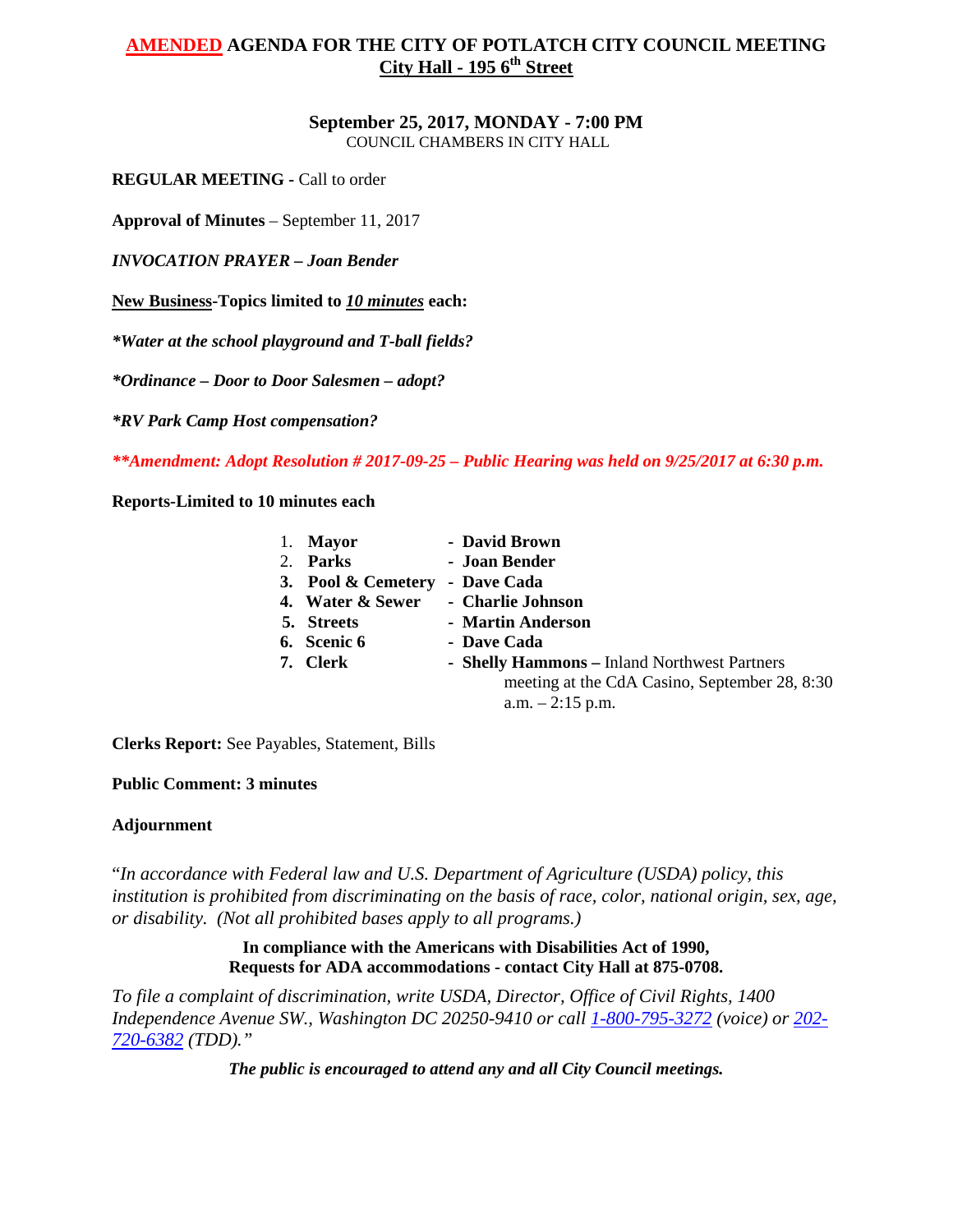# **AGENDA FOR THE CITY OF POTLATCH CITY COUNCIL MEETING City Hall - 195 6<sup>th</sup> Street October 23, 2017, MONDAY - 7:00 PM**  COUNCIL CHAMBERS IN CITY HALL

### **REGULAR MEETING -** Call to order

**Approval of Minutes** – Public Hearing Minutes and Council Minutes from September 25, 2017

### *INVOCATION PRAYER – Joan Bender*

### **New Business-Topics limited to** *10 minutes* **each:**

*\*\*October 9, 2017 Council meeting was cancelled*

*\*\*Adopt 2015 International Building Codes* 

*\*\*Bennett's Addition park* 

*\*\*Refund Ed Hudson cemetery plot money? Purchased two plots in 2009 and buried wife in one. He is not going to be buried here. Paid \$75.00 for the plot.* 

*\*\*High School is going to have a bonfire in the Scenic 6 Park?* Could we please have the high school homecoming bonfire down in the park next Wednesday evening following powderpuff? We would like to ask Tom Andres to paint a circle for our freshman to place the wood inside. I will contact the fire District to start the fire and put it out.

*\*\*Create new account for Rolling Stock at State Treasurer's Fund*  **Reports-Limited to 10 minutes each**

| <b>Mayor</b>       | - David Brown                                              |
|--------------------|------------------------------------------------------------|
| 2. Parks           | - Joan Bender                                              |
| 3. Pool & Cemetery | - Dave Cada                                                |
| 4. Water & Sewer   | - Charlie Johnson                                          |
| 5. Streets         | - Martin Anderson                                          |
| 6. Scenic 6        | - Dave Cada                                                |
| 7. Clerk           | - Shelly Hammons -*Athletic Trainer at High School         |
|                    | from Pullman Regional Hospital – paid program for          |
|                    | three years. Looking to self-fund in the fourth year, must |
|                    | raise \$405,000 in three years, looking for donations.     |
|                    |                                                            |

*\*\*Margie Hall – sidewalk has a hole in it. What can City do to repair it? Grate? Plywood? Who pays? \*\*Nov. 2 – Idaho Parks & Rec meeting in Lewiston for next year's grant period.* 

**8. Executive Session – Pursuant to Idaho Code 74-206 subsection (1) (c) to acquire an interest in real property which is not owned by a public agency. Clerks Report:** See Payables, Statement, Bills

**Public Comment: 3 minutes Adjournment**

"*In accordance with Federal law and U.S. Department of Agriculture (USDA) policy, this institution is prohibited from discriminating on the basis of race, color, national origin, sex, age, or disability. (Not all prohibited bases apply to all programs.)* 

> **In compliance with the Americans with Disabilities Act of 1990, Requests for ADA accommodations - contact City Hall at 875-0708.**

*To file a complaint of discrimination, write USDA, Director, Office of Civil Rights, 1400 Independence Avenue SW., Washington DC 20250-9410 or call [1-800-795-3272](http://www.cityofnezperce.com/1-800-795-3272) (voice) or [202-](http://www.cityofnezperce.com/202-720-6382) [720-6382](http://www.cityofnezperce.com/202-720-6382) (TDD)."*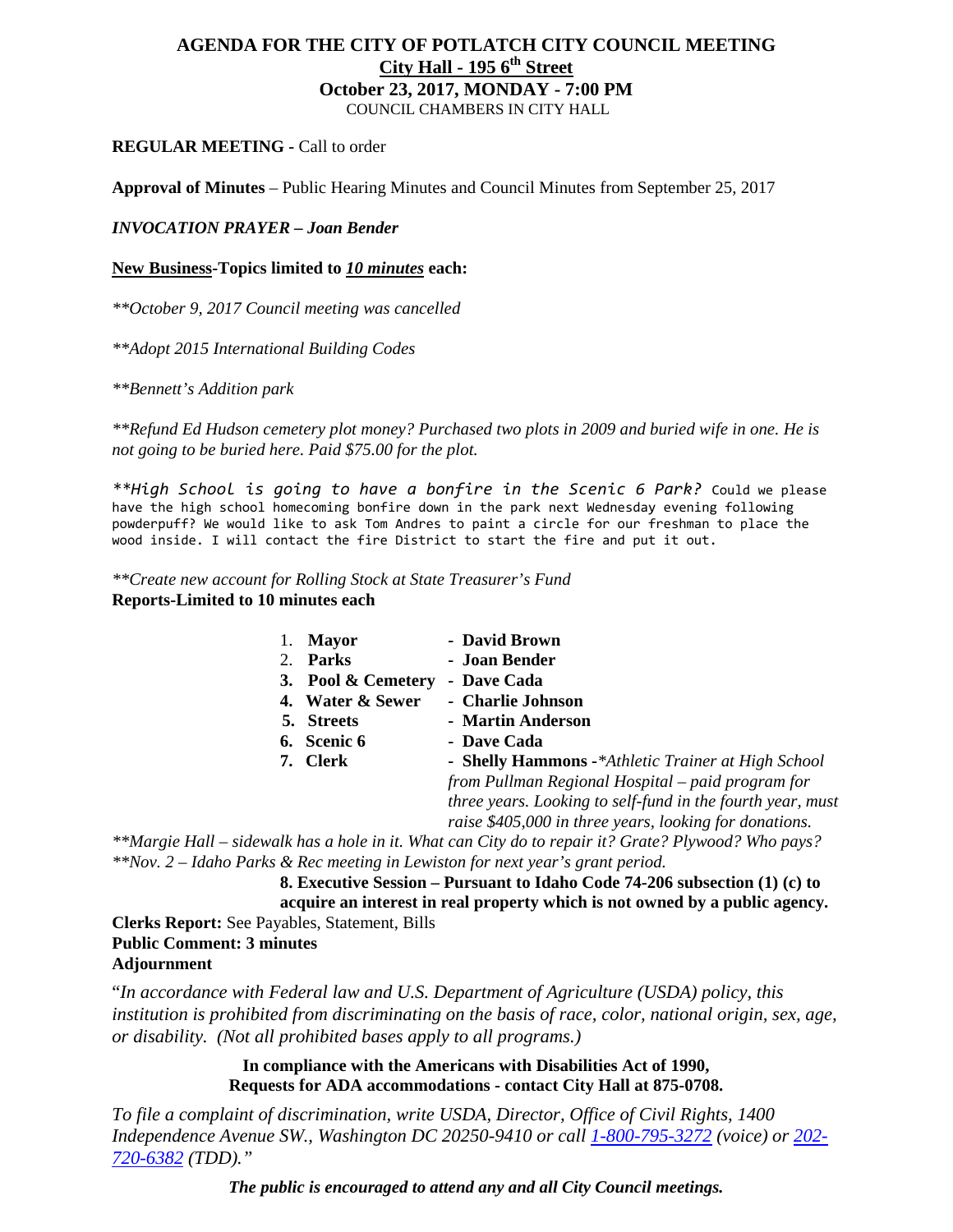# **AGENDA FOR THE CITY OF POTLATCH CITY COUNCIL MEETING City Hall - 195 6th Street November 13, 2017, MONDAY - 7:00 PM**

COUNCIL CHAMBERS IN CITY HALL

# **REGULAR MEETING -** Call to order

**Approval of Minutes** – Council Minutes from October 23, 2017

# *INVOCATION PRAYER – Joan Bender*

# **New Business-Topics limited to** *10 minutes* **each:**

*\*\*License to Use Real Estate – 715 Maple Street? Approve new owners for license? (Was Dirks) \*\*Charging businesses to advertise on the City's website? \*\*CORRECT AMOUNT OF BILLS PAID FOR 10/23/2017 ~ \$77.485.19 \*\*Potlatch Seniors would like to have a meal three days a week: Monday, Wednesday, Friday \*\*Reapprove rewritten by attorney: Ordinance No. 507 and Summary \*\*Approve IDOC Grant for Splash Pad \*\*First Step Internet tower is located on City property \*RV Park rules \*Adopt Address for Source Electric: 1003 Onaway Road, Potlatch*

# **Reports-Limited to 10 minutes each**

| 1. | <b>Mayor</b>       | - David Brown                                   |
|----|--------------------|-------------------------------------------------|
|    | 2. Parks           | - Joan Bender                                   |
|    | 3. Pool & Cemetery | - Dave Cada                                     |
|    | 4. Water & Sewer   | - Charlie Johnson                               |
|    | 5. Streets         | - Martin Anderson                               |
|    | 6. Scenic 6        | - Dave Cada                                     |
|    | 7. Clerk           | - Shelly Hammons - Certified Municipal Clerk    |
|    |                    | *AIC Fall Conference, Monday, Dec. 4, Lewiston, |
|    |                    | <b>Red Lion Hotel</b>                           |
|    |                    |                                                 |

**Clerks Report:** See Payables, Statement, Bills

# **Public Comment: 3 minutes**

# **Adjournment**

"*In accordance with Federal law and U.S. Department of Agriculture (USDA) policy, this institution is prohibited from discriminating on the basis of race, color, national origin, sex, age, or disability. (Not all prohibited bases apply to all programs.)*

# **In compliance with the Americans with Disabilities Act of 1990, Requests for ADA accommodations - contact City Hall at 875-0708.**

*To file a complaint of discrimination, write USDA, Director, Office of Civil Rights, 1400 Independence Avenue SW., Washington DC 20250-9410 or call [1-800-795-3272](http://www.cityofnezperce.com/1-800-795-3272) (voice) or [202-](http://www.cityofnezperce.com/202-720-6382) [720-6382](http://www.cityofnezperce.com/202-720-6382) (TDD)."*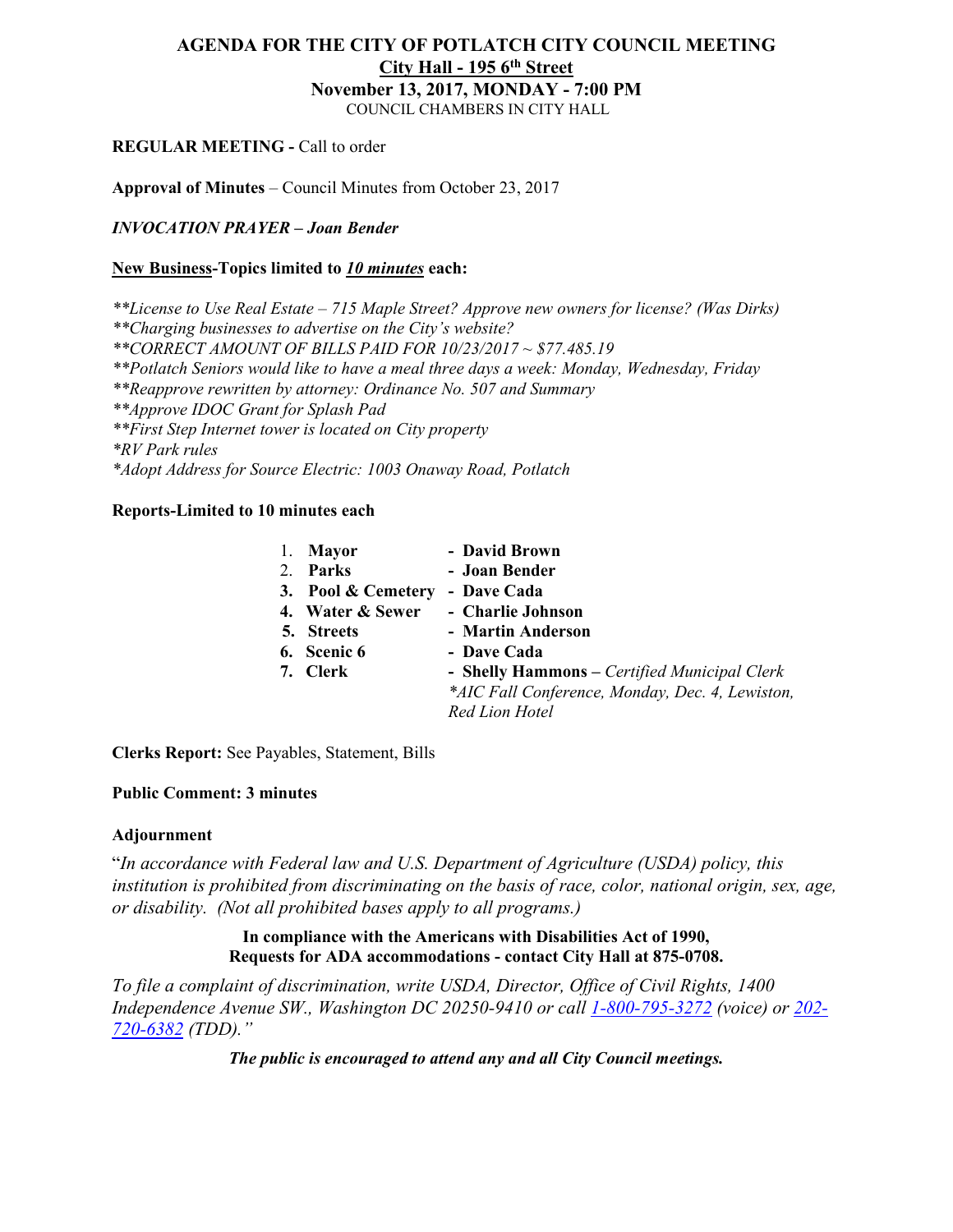# **AGENDA FOR THE CITY OF POTLATCH CITY COUNCIL MEETING City Hall - 195 6th Street November 27, 2017, MONDAY - 7:00 PM** COUNCIL CHAMBERS IN CITY HALL

# **REGULAR MEETING -** Call to order

**Approval of Minutes** – Council Minutes from November 13, 2017

*INVOCATION PRAYER – Joan Bender*

# **New Business-Topics limited to** *10 minutes* **each:**

*\*\*Approve a motion to accept official election results.*

*\*\*Resolution for IDOC grant, Block Grant and ITD TAP Grant*

*\*\*Leases: Jean Millheim, Clearwater RC&D, Dave & Kenny Cada, Lion's Club and Muscles in Motion.*

*\*\*Herrington & Associates, PLLC, new contract for 2018*

# **Reports-Limited to 10 minutes each**

| 1. | <b>Mayor</b>       | - David Brown                                   |
|----|--------------------|-------------------------------------------------|
| 2. | Parks              | - Joan Bender                                   |
|    | 3. Pool & Cemetery | - Dave Cada                                     |
|    | 4. Water & Sewer   | - Charlie Johnson                               |
|    | 5. Streets         | - Martin Anderson                               |
|    | 6. Scenic 6        | - Dave Cada                                     |
|    | 7. Clerk           | - Shelly Hammons – Certified Municipal Clerk    |
|    |                    | *AIC Fall Conference, Monday, Dec. 4, Lewiston, |
|    |                    | Red Lion Hotel                                  |
|    |                    |                                                 |

**Clerks Report:** See Payables, Statement, Bills

# **Public Comment: 3 minutes**

# **Adjournment**

"*In accordance with Federal law and U.S. Department of Agriculture (USDA) policy, this institution is prohibited from discriminating on the basis of race, color, national origin, sex, age, or disability. (Not all prohibited bases apply to all programs.)*

# **In compliance with the Americans with Disabilities Act of 1990, Requests for ADA accommodations - contact City Hall at 875-0708.**

*To file a complaint of discrimination, write USDA, Director, Office of Civil Rights, 1400 Independence Avenue SW., Washington DC 20250-9410 or call [1-800-795-3272](http://www.cityofnezperce.com/1-800-795-3272) (voice) or [202-](http://www.cityofnezperce.com/202-720-6382) [720-6382](http://www.cityofnezperce.com/202-720-6382) (TDD)."*